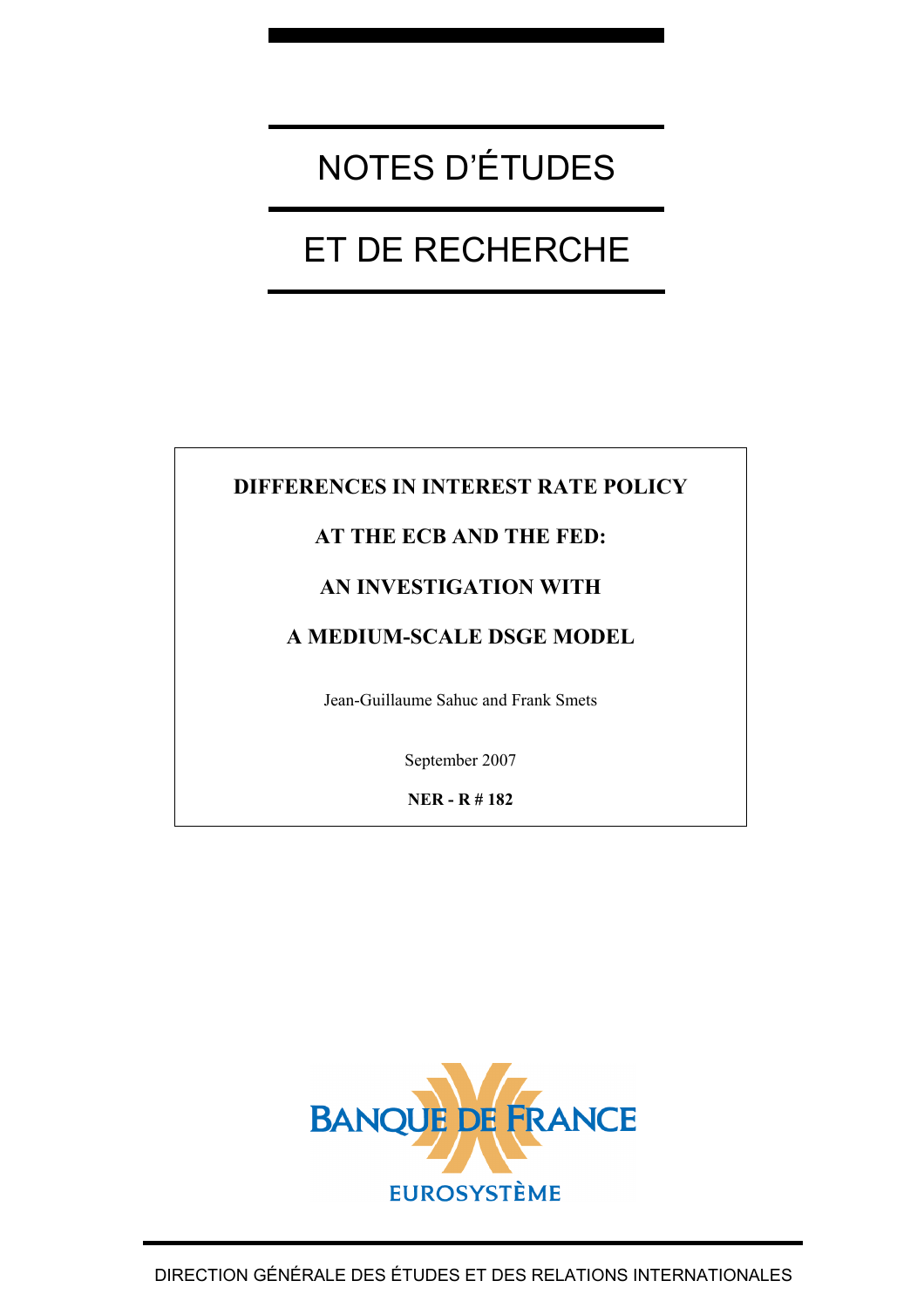#### DIRECTION GÉNÉRALE DES ÉTUDES ET DES RELATIONS INTERNATIONALES DIRECTION DE LA RECHERCHE

# **DIFFERENCES IN INTEREST RATE POLICY**

### **AT THE ECB AND THE FED:**

#### **AN INVESTIGATION WITH**

#### **A MEDIUM-SCALE DSGE MODEL**

Jean-Guillaume Sahuc and Frank Smets

September 2007

**NER - R # 182** 

Les Notes d'Études et de Recherche reflètent les idées personnelles de leurs auteurs et n'expriment pas nécessairement la position de la Banque de France. Ce document est disponible sur le site internet de la Banque de France « [www.banque-france.fr](http://www.banque-france.fr/) ».

Working Papers reflect the opinions of the authors and do not necessarily express the views of the Banque de France. This document is available on the Banque de France Website "[www.banque-france.fr](http://www.banque-france.fr/)".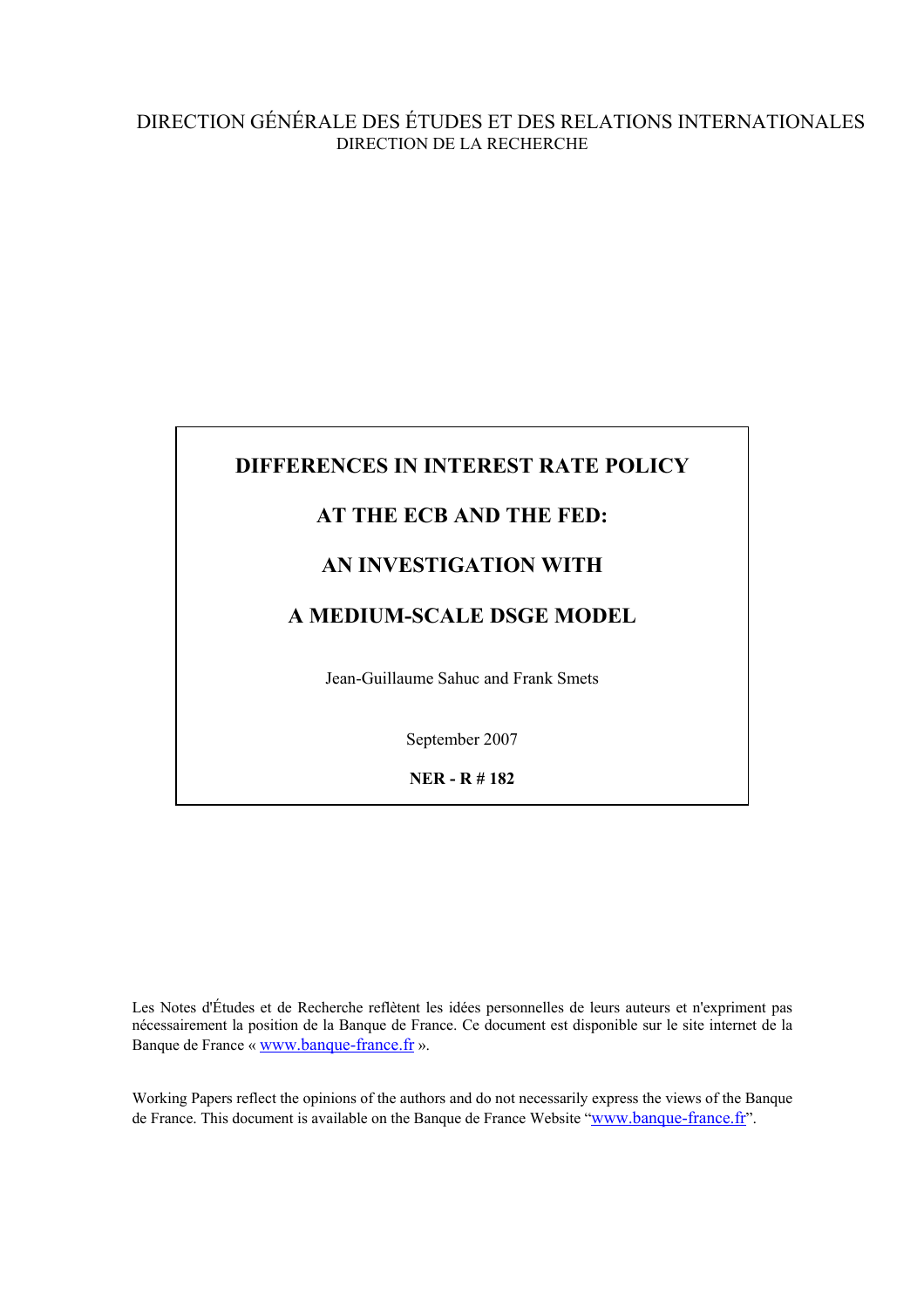# Differences in Interest Rate Policy at the ECB and the Fed: An Investigation with a Medium-Scale DSGE Model<sup>∗</sup>

Jean-Guillaume Sahuc† Frank Smets‡

<sup>∗</sup>We thank Raf Wouters for invaluable input and Stéphane Moyen for insightful discussions. We are also grateful to Andy Levin, Ken West (editor) and two anonymous referees. This paper has been written while the first author was visiting the ECB Directorate General Research. The views expressed are solely our own and do not necessarily reflect those of the European Central Bank or the Banque de France.

<sup>&</sup>lt;sup>†</sup>JEAN-GUILLAUME SAHUC is a Senior Economist at the Directorate Research of the Banque de France and is also affiliated with Audencia – Nantes School of Management (*Email:* jean-guillaume.sahuc@banquefrance.fr).

<sup>&</sup>lt;sup>‡</sup>FRANK SMETS is Deputy Director General at the Directorate General Research of the European Central Bank and is also affiliated with CEPR and the University of Ghent (Email: frank.smets@ecb.int).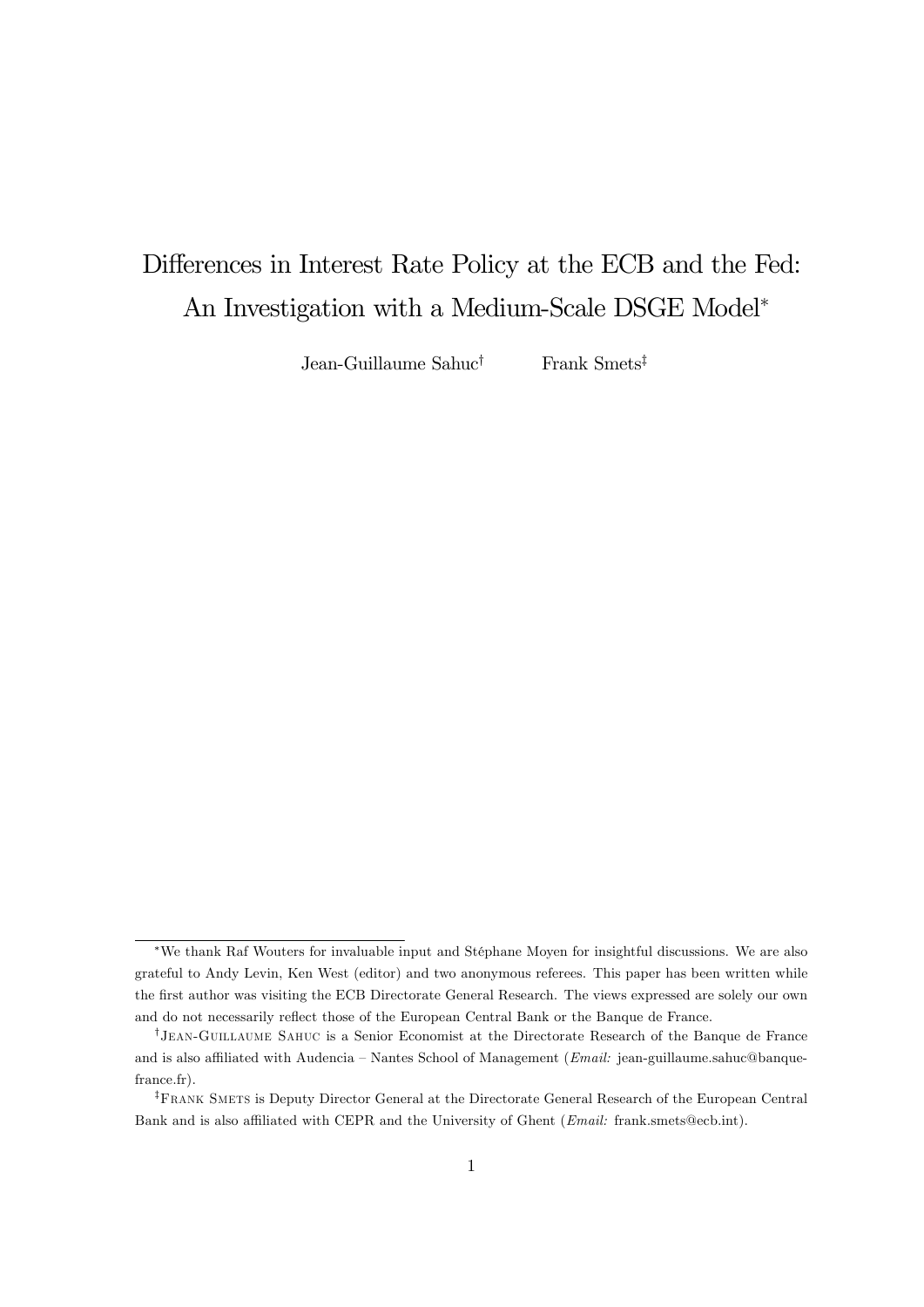#### Abstract

Using two estimated models for the euro area and the United States, this paper investigates whether the observed difference in the amplitude of the interest rate cycle since 1999 in both areas is due to differences in the estimated monetary policy reaction function, differences in the structure of the economy or differences in the size and nature of the shocks hitting both economies. The paper concludes that differences in the type, size and persistence of shocks in both areas can largely explain the different interest rate setting.

Keywords: Policy activism, DSGE model, interest rates, macroeconomic shocks. JEL classification: C51, E52, E58.

#### Résumé

A l'aide de deux modèles estimés pour la zone euro et les Etats-Unis, ce papier étudie les sources des différences observées de l'amplitude des cycles de taux d'intérêt depuis 1999. Trois raisons sont mises en avant : les différences dans les fonctions de réactions des autorités monétaires, dans la structure de l'économie et dans la taille et la nature des chocs affectant les deux zones. Ce papier conclut que les évolutions des taux d'intérêt sont principalement dûes aux différences dans le type, la taille et la persistance des chocs dans chacune des zones.

Mots-clés : Activisme, modèle DSGE, taux d'intérêt, chocs macroéconomiques.

Classification JEL : C51, E52, E58.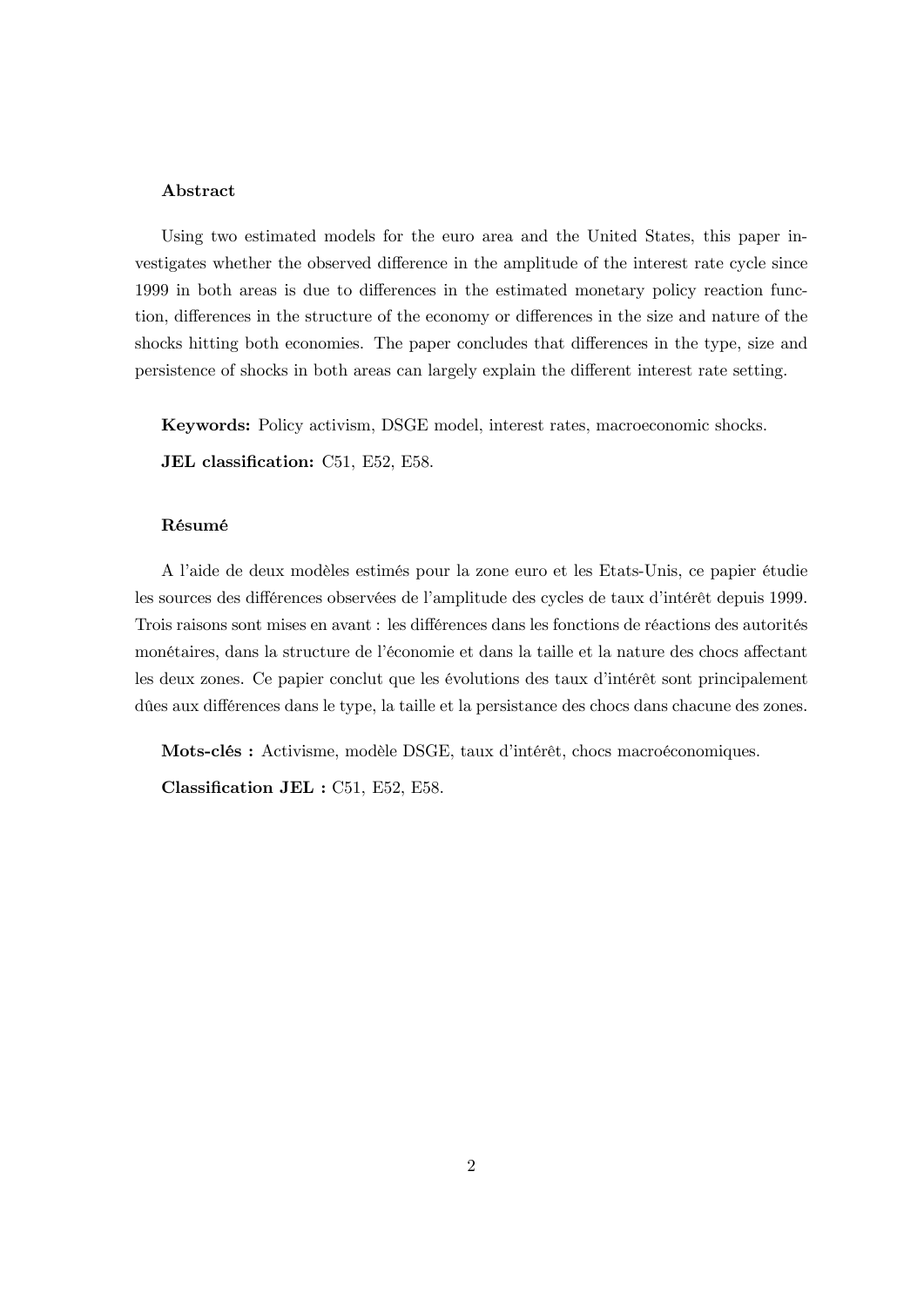#### Non-technical summary

Since the introduction of the euro in January 1999, the European Central Bank (ECB) has moved its policy rate much less frequently than the Federal Reserve (Fed). Over the period from January 1999 to January 2006, the ECB has changed its main refinancing rate 16 times, whereas the Fed has changed its target for the federal funds rate about twice as often. This has generated a debate about differences in the degree of central bank activism on both sides of the Atlantic.

In this paper, we investigate the source of this difference using two New Keynesian Dynamic Stochastic General Equilibrium (DSGE) models for the euro area and the United States respectively. Using estimated DSGE models offers a number of advantages. First, conducting policy exercises in a micro-founded model alleviates the Lucas critique. The estimated "deep" parameters are likely to be more invariant to counterfactual changes in policy regimes. Second, the DSGE model structure allows to describe differences in economic structure and their implications for the transmission of shocks. Third, using the DSGE model structure should facilitates the estimation of the policy rules by providing additional instruments.

Within the context of our estimated DSGE models, there are three main reasons why actual interest rate decisions may differ across the Atlantic. A first reason is differences in the estimated policy instrument rule. Such differences could reflect differences in the objectives, the monetary policy strategy or the institutional set-up of the two central banks. Also these differences should be reflected in differences in the estimated policy rule. A second reason is that the structure of the euro area and US economies are different, which given the central banks' objectives leads to different interest rate settings. In the face of similar shocks, this should affect the size of the interest rate changes required to maintain price stability. Similarly, the euro area economy may be more rigid in the face of economic shocks and therefore require a more cautious response of monetary policy to news. A final reason for the different interest rate behaviour may be that the size and source of the shocks hitting both economies are different. The estimated structural models can be used to distinguish between those three possible sources of differences in interest rate setting.

The overall conclusion of the analysis is that differences in the size and the persistence of the shocks hitting the two economies is the main driving force behind the different interest rate behaviour. While one can detect small differences in the reaction functions and the structural parameters of the two economies, these are not sufficiently large to explain the different interest rate behaviour.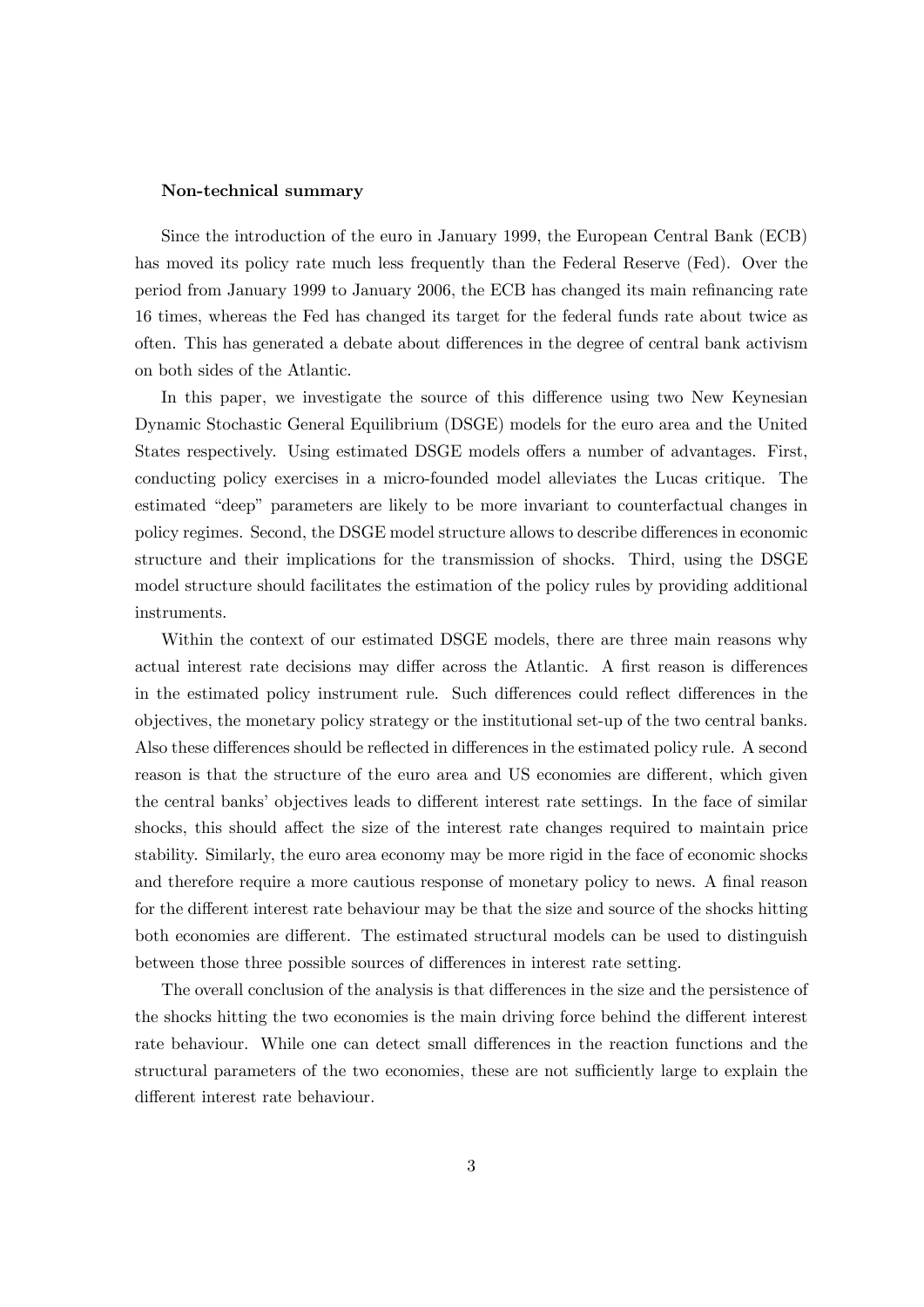#### Résumé non technique

Depuis l'introduction de l'euro en janvier 1999, la Banque Centrale Européenne (BCE) a très peu modifié ses taux directeurs en comparaison de la Réserve fédérale américaine. Il existerait ainsi une inertie apparemment plus forte de la politique monétaire dans la zone euro qu'aux États-Unis. Cette différence a, par le passé, amené certains commentateurs à critiquer l'action de la BCE, la jugeant trop mesurée et trop tardive ("too little, too late").

Nous cherchons dans ce papier à analyser les sources de cette différence en utilisant deux modèles d'équilibre général intertemporel stochastique (DSGE) pour la zone euro et les Etats-Unis. Appréhender une telle problématique avec des modèles DSGE offre de multiples avantages. Tout d'abord, conduire des exercices de politique économique dans un modèle microfondé permet de répondre à la critique de Lucas. Les paramètres structurels sont ici invariants aux changements de régimes de politique. Ensuite, la structure même d'un modèle DSGE permet de décrire les différences de la structure économique et ses implications pour la transmission des chocs. Enfin, un modèle DSGE facilite l'estimation des règles de politique monétaire en fournissant des instruments supplémentaires.

Le cadre d'analyse adopté ici met en avant trois raisons pour lesquelles les décisions de taux d'intérêt peuvent différer à travers l'Atlantique. Une première raison est l'adoption de règles monétaires différentes, décrivant des objectifs, des stratégies de politique monétaire ou des cadres institutionnels propres à chacune des deux institutions. Une seconde raison réside dans les différences de structure des économies européenne et américaine (une rigidité plus ou moins importante sur les marchés du travail ou des biens et services par exemple). Une dernière explication est que l'origine et l'ampleur des chocs affectants les deux économeis sont différentes. Les modèles structurels estimés ont ainsi l'avantage de pouvoir distinguer entre ces trois possibles sources.

La conclusion principale est que l'apparente différence dans le degré d'inertie de la politique monétaire entre la zone euro et les États-Unis est la conséquence d'une différence de chocs macroéconomiques plutôt que de structures économiques ou de stratégies de politique monétaire et, plus précisément, la conséquence du fait que les États-Unis avaient subi des chocs de demande plus importants que la zone euro.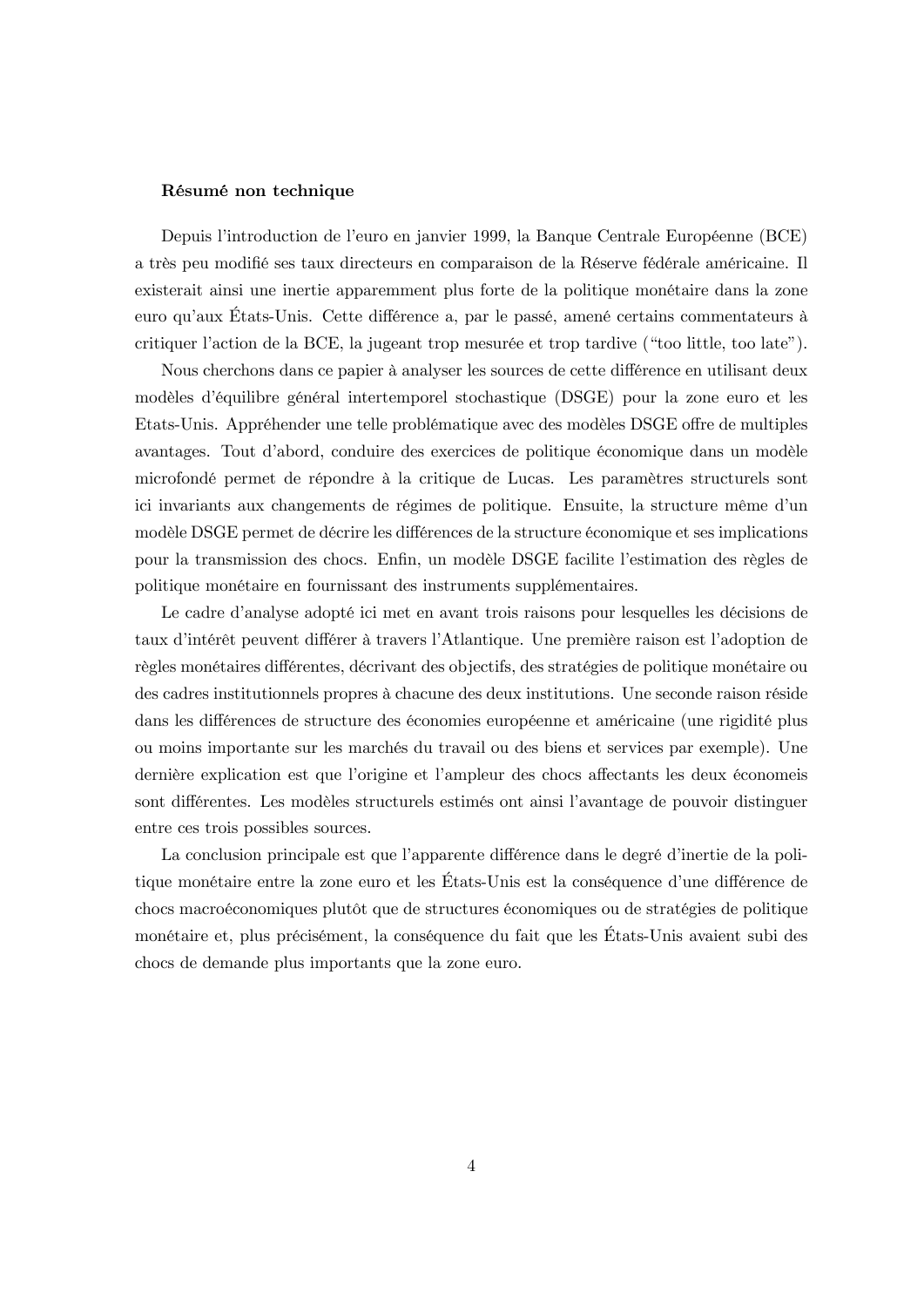#### 1 Introduction

Since the introduction of the euro in January 1999, the European Central Bank (ECB) has moved its policy rate much less frequently than the Federal Reserve (Fed). Over the period from January 1999 to January 2006, the ECB has changed its main refinancing rate 16 times, whereas the Fed has changed its target for the federal funds rate about twice as often. This has generated a debate about differences in the degree of central bank activism on both sides of the Atlantic. For example, Aghion, Cohen and Pisani-Ferry (2005) have criticised the ECB for not being responsive enough to changes in the economic cycle. Figure 1 compares short-term interest rates in the euro area and the United States and confirms that, while the correlation between US and euro area rates is very high, the amplitude of the interest rate cycle is much smaller in the euro area than in the United States.

#### {Insert Figure 1}

In this paper, we investigate the source of this difference using two New Keynesian Dynamic Stochastic General Equilibrium (DSGE) models for the euro area and the United States respectively, estimated over the period 1985:1 to 2004:4. Using estimated DSGE models offers a number of advantages. First, conducting policy exercises in a micro-founded model alleviates the Lucas critique. The estimated "deep" parameters are likely to be more invariant to counterfactual changes in policy regimes. Second, the DSGE model structure allows to describe differences in economic structure and their implications for the transmission of shocks. Third, using the DSGE model structure should facilitates the estimation of the policy rules by providing additional instruments.

Within the context of our estimated DSGE models, there are three main reasons why actual interest rate decisions may differ across the Atlantic. A first reason is differences in the estimated policy instrument rule. Such differences could reflect differences in the objectives, the monetary policy strategy or the institutional set-up of the two central banks. For example, the explicit dual mandate of the Federal Reserve may lead to a larger weight on the stabilisation of output around its sustainable path and a stronger response to developments in the output gap. This could in turn explain why policy rates move more strongly in response to the business cycle. Similarly, differences in the size, the composition and the voting mechanism of the decision-making bodies (the Governing Council in the case of the ECB and the FOMC in the case of the Fed) may imply differences in the speed with which policy rates respond to economic developments. Also these differences should be reflected in differences in the estimated policy rule. A second reason is that the structure of the euro area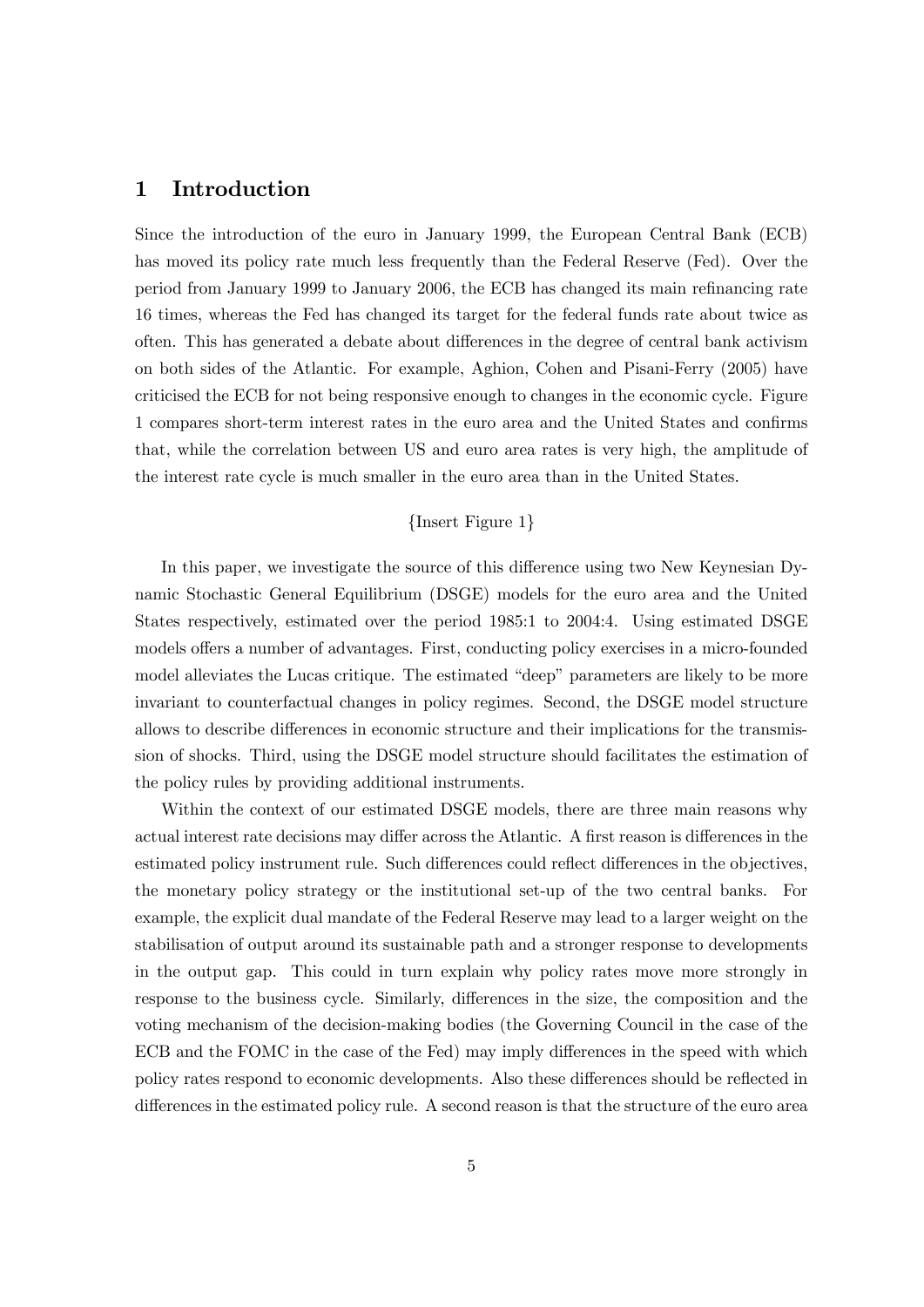and US economies are different, which given the central banks' objectives leads to different interest rate settings. For example, it could be that in the United States the interest rate sensitivity of various demand components is different from that in the euro area. In the face of similar shocks, this should affect the size of the interest rate changes required to maintain price stability. Similarly, the euro area economy may be more rigid in the face of economic shocks and therefore require a more cautious response of monetary policy to news. A final reason for the different interest rate behaviour may be that the size and source of the shocks hitting both economies are different. For example, while the United States has experienced a boom in productivity growth since the late 1990s, productivity growth has slowed down quite considerably over the past decade in the euro area. The estimated structural models can be used to distinguish between those three possible sources of differences in interest rate setting.

The overall conclusion of the analysis is that differences in the size and the persistence of the shocks hitting the two economies is the main driving force behind the different interest rate behaviour. While one can detect small differences in the reaction functions and the structural parameters of the two economies, these are not sufficiently large to explain the different interest rate behaviour.<sup>1</sup>

The main features of the structural macroeconometric model are described in Section 2. Section 3 focuses on differences in the reaction function. Next, Section 4 and 5 analyze the role of differences in the economic structure and in the sources of shocks respectively. Finally, Section 6 takes a more normative perspective and asks whether differences in structure and shocks implied a different behaviour of the natural real interest rate.

#### 2 The medium-scale macroeconometric model

In this section we briefly describe the macroeconometric model we will use in the subsequent analysis.<sup>2</sup> Households maximise a non-separable utility function in consumption and labour effort over an infinite life horizon. Consumption appears in the utility function relative to a time-varying external habit variable that depends on past aggregate consumption. Each household provides differentiated labour inputs. Monopoly power in the labour market results in an explicit wage equation and allows for the introduction of sticky nominal wages as in the Calvo model (households are allowed to reset their wage each period with an exogenous probability). Households rent capital services to firms and decide how much capital to accumulate given certain costs of adjusting the capital stock. The introduction of variable capital utilisation implies that as the rental price of capital changes, the capital stock can be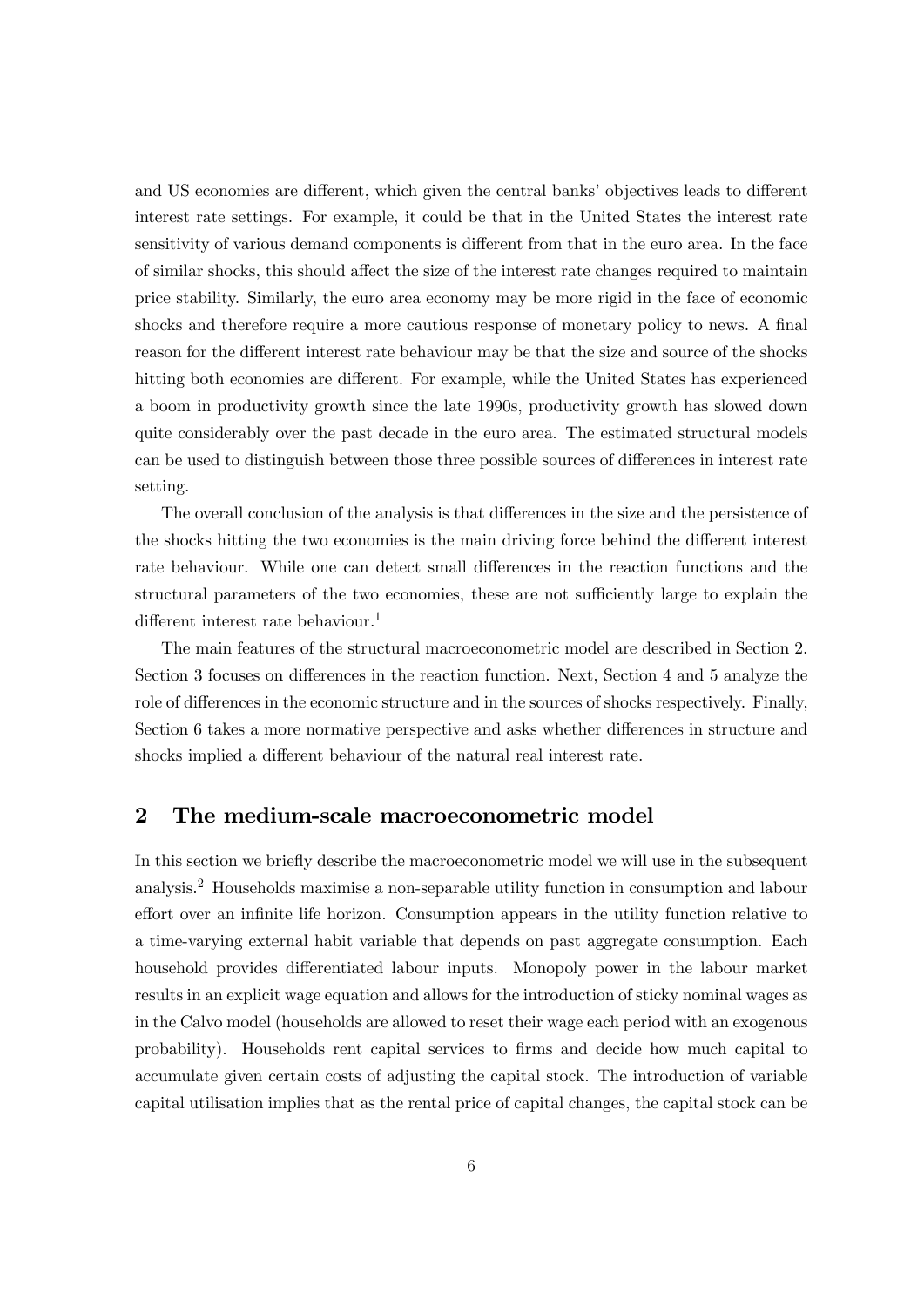used more or less intensively according to some cost schedule. Firms produce differentiated goods, decide on labour and capital inputs, and set prices according to the Calvo model. The Calvo model in both wage and price setting is augmented by the assumption that prices that are not re-optimised in a given period are partially indexed to past inflation rates. Prices are therefore set in function of current and expected marginal costs, but are also determined by the past inflation rate. The marginal cost of production depends on the wage and the rental rate of capital. Similarly, wages also depend on past and expected future wages and inflation. Finally, the model is closed with a generalised Taylor-type rule, where the interest rate is set in function of the inflation and the theoretically consistent output-gap (output in deviation from the efficient flexible-price level of output). In what follows, we briefly describe the log-linearised version of the model.

The *consumption* equation:

$$
c_{t} = \frac{h}{1+h}c_{t-1} + \frac{1}{1+h}\mathbb{E}_{t}c_{t+1} - \frac{1-h}{(1+h)\sigma_{c}}(r_{t} - \mathbb{E}_{t}\pi_{t+1}) + \frac{\sigma_{c}-1}{\sigma_{c}(1+\lambda_{w})(1+h)}(l_{t} - \mathbb{E}_{t}l_{t+1}) + \epsilon_{t}^{b}
$$
\n(1)

Consumption  $c_t$  depends on a weighted average of past and expected future consumption, the ex-ante real interest rate  $(r_t - \mathbb{E}_t \pi_{t+1})$ , expected employment growth  $(l_t - \mathbb{E}_t l_{t+1})$  and a preference shock  $\varepsilon_t^b$ . h captures the degree of external habit formation in consumption and lies between zero and one.  $\sigma_c$  is the inverse of the intertemporal degree of substitution.

The investment equation:

$$
i_t = \frac{1}{1+\beta}i_{t-1} + \frac{\beta}{1+\beta}\mathbb{E}_t i_{t+1} + \frac{1/\varphi}{1+\beta}(q_t + \epsilon_t^i)
$$
\n
$$
\tag{2}
$$

Investment  $i_t$  depends on past and expected future investment, the value of the existing capital stock  $q_t$  and an investment-specific technology process  $\varepsilon_t^i$ .  $\beta$  is the rate of time preference and  $\varphi$  is a parameter related to the elasticity of the investment adjustment costs.

The Q equation:

$$
q_t = \frac{1 - \tau}{1 - \tau + \bar{r}^k} \mathbb{E}_t q_{t+1} - (r_t - \mathbb{E}_t \pi_{t+1}) + \frac{\bar{r}^k}{1 - \tau + \bar{r}^k} \mathbb{E}_t r_{t+1}^k
$$
(3)

The value of the capital stock depends negatively on the ex-ante real interest rate, and positively on its expected future value, the expected rental rate  $r_{t+1}^k$ .  $\tau$  stands for the depreciation rate and  $\bar{r}^k$  for the steady-state rental rate of capital so that  $\beta = 1/(1 - \tau + \bar{r}^k)$ .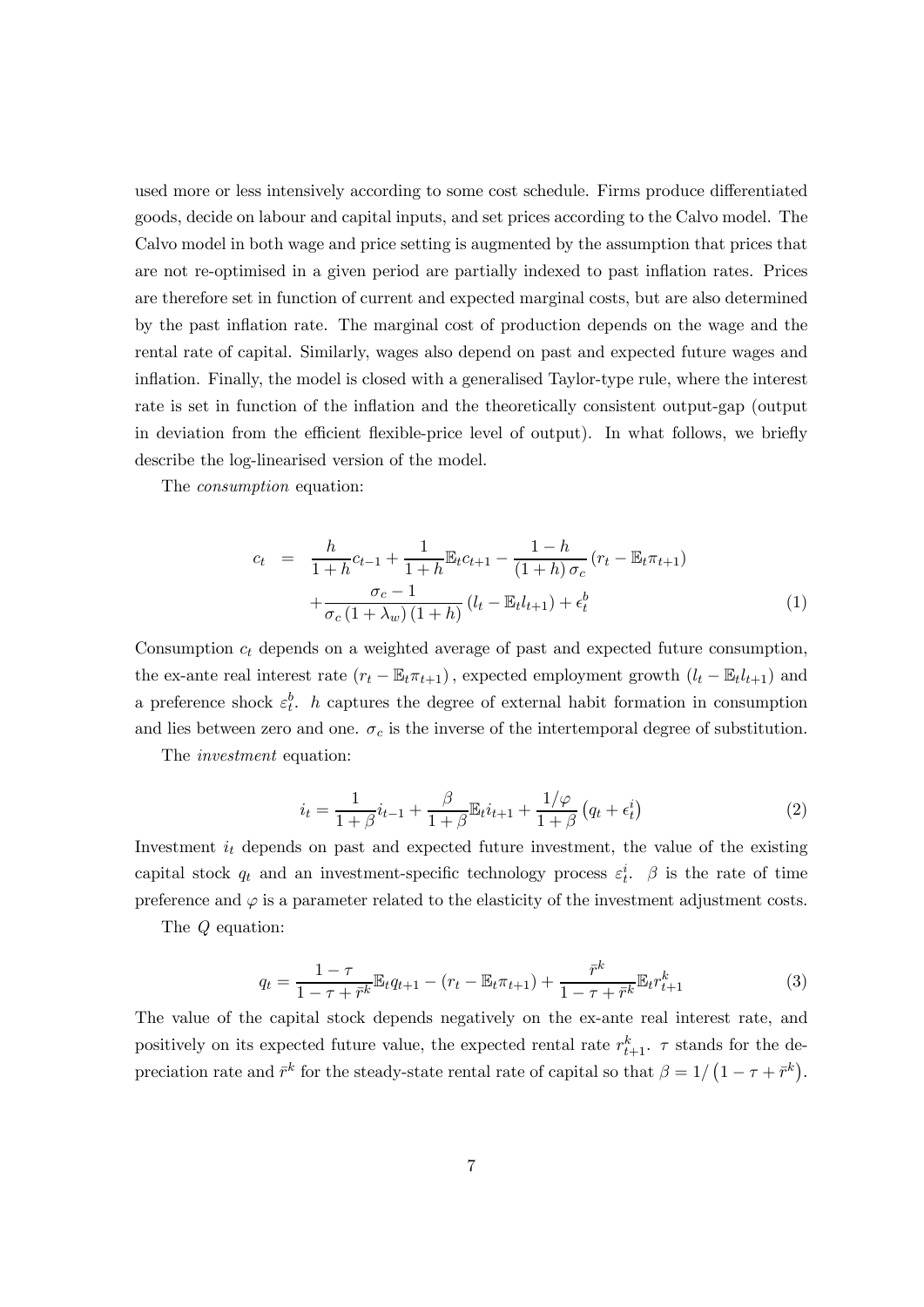The *capital accumulation* equation:

$$
k_t = (1 - \tau) k_{t-1} + \tau i_{t-1} + \tau \varepsilon_{t-1}^i \tag{4}
$$

The capital stock  $k_t$  depreciates with a rate  $\tau$ .

The *inflation* equation:

$$
\pi_t = \frac{\gamma_p}{1 + \beta \gamma_p} \pi_{t-1} + \frac{\beta}{1 + \beta \gamma_p} \mathbb{E}_t \pi_{t+1} + \frac{\left(1 - \beta \xi_p\right) \left(1 - \xi_p\right)}{\xi_p \left(1 + \beta \gamma_p\right)} \left[\alpha r_t^k + \left(1 - \alpha\right) w_t - \varepsilon_t^a\right] + \varepsilon_t^p \tag{5}
$$

Inflation  $\pi_t$  depends on past and expected future inflation and on the current marginal cost, which itself is a function of the rental rate on capital, the real wage  $w_t$  and a productivity shock  $\varepsilon_t^a$ .  $(1-\xi_p)$  is the probability that prices can be reset in a given period while  $\gamma_p$  is the degree of indexation of prices to past inflation.  $\varepsilon_t^p$  is the shock in the price markup.

The *real* wage equation:

$$
w_{t} = \frac{1}{1+\beta}w_{t-1} + \frac{\beta}{1+\beta}\mathbb{E}_{t}w_{t+1} + \frac{\gamma_{w}}{1+\beta}\pi_{t-1} - \frac{1+\beta\gamma_{w}}{1+\beta}\pi_{t} + \frac{\beta}{1+\beta}\mathbb{E}_{t}\pi_{t+1} - \frac{\lambda_{w}(1-\beta\xi_{w})(1-\xi_{w})}{(1+\beta)(\lambda_{w}+(1+\lambda_{w})\sigma_{l})\xi_{w}}\left[w_{t}-\sigma_{l}l_{t} - \frac{\sigma_{c}}{1-h}(c_{t}-hc_{t-1})\right] + \varepsilon_{t}^{w}
$$
(6)

The real wage  $w_t$  is a function of expected and past real wages and the expected, current and past inflation rate where the relative weight depends on the degree of indexation  $\gamma_w$  to lagged inflation to the non optimised wages.  $(1 - \xi_w)$  is the probability that wages can be reset in a given period, while  $\gamma_w$  is the degree of indexation of wages to past inflation.  $\lambda_w$ represents the demand elasticity for labour and  $\sigma_l$  is the inverse elasticity of labour supply.  $\varepsilon_t^w$  is the shock in the wage markup.

The *labour* demand equation:

$$
l_t = -w_t + (1 + \psi) r_t^k + k_{t-1}
$$
\n(7)

Labour demand  $l_t$  depends negatively on the real wage (with a unit elasticity) and positively on the rental rate of capital and last period's capital stock.  $\psi$  is the inverse of the elasticity of the capital utilisation cost function.

The goods market equilibrium condition:

$$
y_t = (1 - \tau k_y - g_y) c_t + \tau k_y i_t + \varepsilon_t^g + \bar{r}^k k_y \psi r_t^k
$$
  
=  $\phi \left( \epsilon_t^a + \alpha k_{t-1} + \alpha \psi r_t^k + (1 - \alpha) l_t \right)$  (8)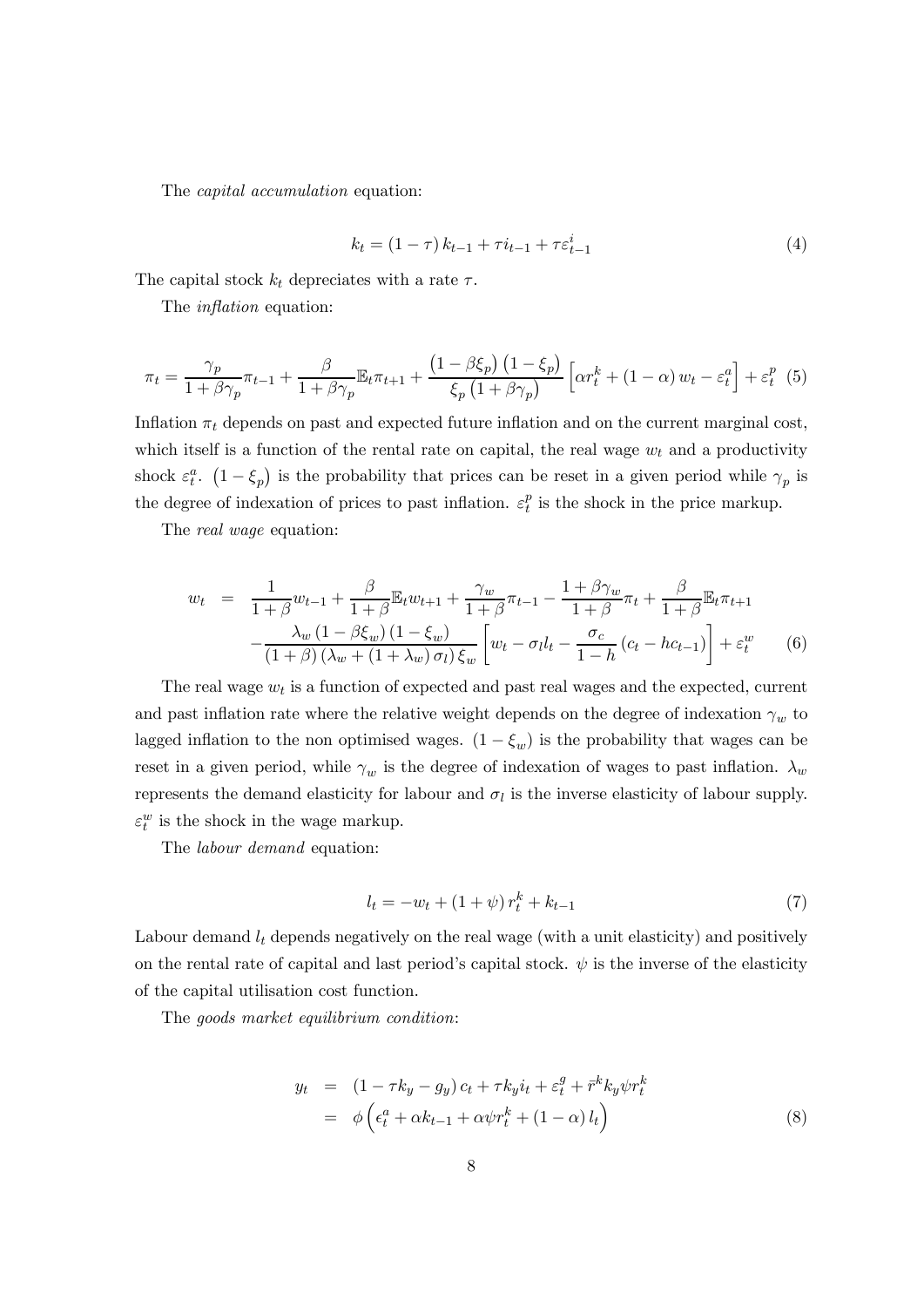where  $k_y$  is the steady state capital-output ratio,  $g_y$  the steady-state government spendingoutput ratio and  $\phi$  is one plus the share of the fixed cost in production.  $\varepsilon_t^g$  captures a government spending shock.

The monetary policy reaction function:

$$
r_t = \rho r_{t-1} + (1 - \rho) \left[ r_{\pi} \pi_{t-1} + r_y \left( y_{t-1} - y_{t-1}^n \right) \right] + r_{\Delta \pi} \Delta \pi_t
$$
  
+
$$
r_{\Delta y} \Delta \left( y_t - y_t^n \right) + \varepsilon_t^r
$$
 (9)

The monetary authorities follow a generalised Taylor-type rule by gradually responding to lagged inflation and the lagged output gap, defined as the difference between actual  $y_t$ and natural output  $y_t^n$ .<sup>3</sup> The degree of interest rate smoothing is captured by the parameter  $\rho$ . In addition, policy rates also respond to current changes in inflation and the output gap. Finally, we assume that there is an interest rate shock  $\varepsilon_t^r.$ 

#### {Insert Figure 2}

The model contains seven identified exogenous driving forces, which are assumed to be orthogonal to each other.<sup>4</sup> We assume that all exogenous disturbances follow  $AR(1)$ processes:  $\varepsilon_t^{\varsigma} = \rho_{\varsigma} \varepsilon_{t-1}^{\varsigma} + \eta_{\varsigma,t}$ ,  $\varsigma = a, b, g, i, r$ , with the exception of the price and wage mark-up disturbances which follow an  $ARMA(1,1)$  process. The latter assumption allows us to better capture the high-frequency fluctuations in inflation and real wages. We employ Bayesian methods to estimate the log-linearised models, using quarterly euro area and US data over the period 1985:1 through 2004:4. The euro area data come from the AWM database compiled by Fagan, Henry and Mestre (2005), and the US data come from the FREDII database. In particular, we treat seven aggregate variables as directly observed: real consumption growth, real investment growth, real GDP growth, real wages growth, hours worked, GDP price inflation, and the short-run interest rate.<sup>5</sup> In order to avoid having to choose a particular detrending method (linear, quadratic, or HP-filter), we use first-differenced real variables. The data used are shown in Figure 2. The prior distribution is summarized in Table 1 and discussed in more details in Smets and Wouters (2003, 2005). The discount factor  $\beta$  is set at 0.99, the quarterly depreciation rate  $\tau$  is set at 0.025, the share of consumption  $(1 - \tau k_y - g_y)$  (resp. investment,  $\tau k_y$ ) is 0.57 (resp. 0.21) for the euro area and 0.67 (resp. 0.16) for the United States. The capital-income share in the production function,  $\alpha$  is set at 0.29 for the EA and 0.24 for the US. Table 1 also contains the median and the 5 and 95 percent confidence set of all the structural parameters.<sup>6</sup>

{Insert Table 1}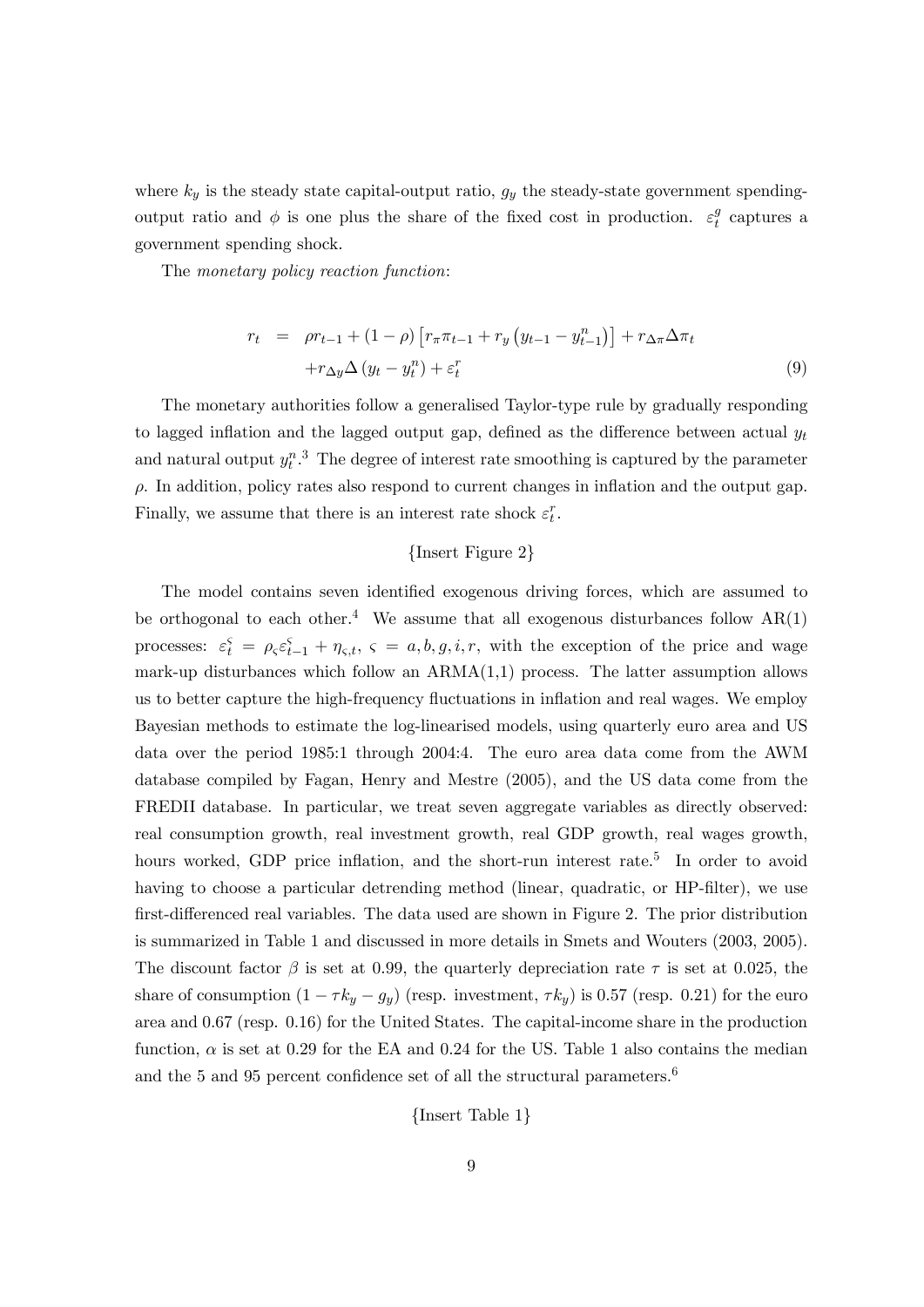#### 3 The role of the reaction function

In this section we first focus on the estimated reaction function in the euro area and the United States. We then investigate whether differences in the reaction function can account for the different interest rate behaviour. The lower section of Table 1 compares the fullsample estimation results of the parameters in the monetary policy reaction function. A few differences are worth noting. First, it does turn out that the degree of interest rate smoothing is higher in the euro area than in the United States. The interest-rate-smoothing parameter is 0.87 in the euro area compared to 0.82 in the United States. This implies that on average it takes almost two years for the euro area interest rate to adjust to the target rate, while the corresponding period is five and a half quarters for the US rate. In addition, the persistence of the monetary policy shocks is estimated to be somewhat higher in the euro area (0.55) compared to the US (0.46). Second, the response to inflation is estimated to be lower in the euro area both in the short and the long run, while the response to the output gap is marginally stronger. The latter difference is, however, not significant.

Of course, one may argue that the estimated reaction function is not representative of the ECB's behaviour as the ECB only started operations in 1999. One way of assessing whether this is indeed the case is by investigating whether the monetary policy shocks were larger and more systematic in the last six years of the sample. Figure 3 plots the actual short-term interest rate in the euro area and its counterfactual path when the monetary policy shocks (i.e. the residuals to the reaction function or the non-systematic part of monetary policy behaviour) are put equal to zero since 1999. It is immediately clear that both paths are very similar, suggesting that the ECB's behaviour since the start of EMU in 1999 is not very different from the average estimated behaviour over the longer sample period from 1985 till 2004. Overall, interest rate setting over the EMU period appears to have been somewhat looser than suggested by the estimated reaction function, but the deviations are generally small and approximately zero towards the end of 2004.

#### {Insert Figure 3}

Are the differences in estimated reaction coefficients reported above large enough to account for the different interest rate behaviour since 1999? Figure 4 provides an answer by comparing the actual euro area interest rate path with the counterfactual path that would have prevailed if the ECB had followed the reaction function estimated for the Fed. In this case, both the shocks and the structure of the economy are the ones estimated for the euro area, but the euro area's reaction function is replaced by the one estimated for the US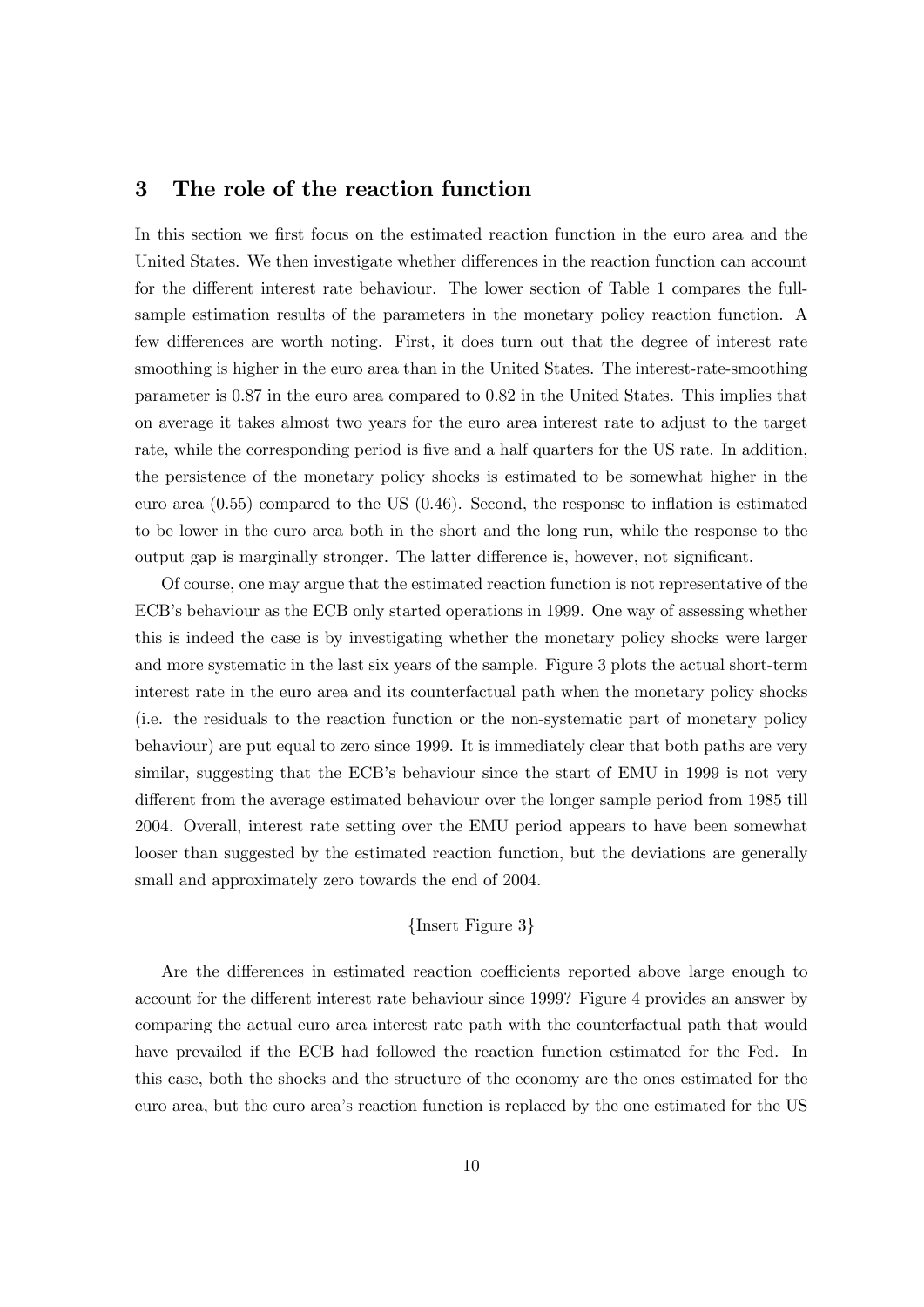economy. Figure 4 makes clear that differences in the estimated reaction function can not explain the less "activist" behaviour of the ECB. In contrast, it is interesting to note that under the Fed's reaction function, the short-term interest rate would, if anything, have been even flatter. In this exercise, the rate would have fallen by less since its peak at the end of 2000 and as a result would have been about 1 percentage point higher towards the end of the sample. The main reason for this appears to be the stronger response to inflation in the Fed's estimated reaction function. As a result, the interest rate gap starts opening up in 2001 when the euro area is hit by a number of positive cost-push shocks pushing up inflation.

#### {Insert Figure 4}

One preliminary conclusion is therefore that differences in policy behaviour do not appear to have played an important role in explaining the different interest rate setting. At this stage, it is however worth mentioning a major caveat. The estimated reaction coefficients not only reflect differences in the objectives of the central bank, but may also reflect differences in the structure of the economy and the sources of the shocks. Using reduced-form reaction functions it is impossible to distinguish between both. It would be possible, if central bank behaviour was modelled as minimising an explicit loss function. We leave this for future research. We now turn to the role of structure and shocks.

#### 4 The role of economic structure

The comparison of the estimates of the structural parameters (such as the intertemporal elasticity of substitution) of the economy in both areas confirms previous conclusion that it is difficult to detect significant differences between the two areas (Smets and Wouters, 2005). Overall, the estimates are quite similar but the euro area economy appears to be a bit more rigid. The most significant differences concern the habit formation parameter and the probability of price stickiness. The habit formation parameter is estimated to be 0.71 in the euro area and 0.63 in the United States. However, when this is translated in the reduced-form coefficient on lagged consumption in the consumption equation (see equation (1)), this difference translates into a difference of only 0.03. The implied estimated coefficient on lagged consumption is 0.41 in the euro area and 0.38 in the United States. The higher estimated degree of price stickiness in the euro area is consistent with the evidence reported in Altissimo, Ehrmann and Smets (2006), which summarizes the evidence on price stickiness at the micro level from the Eurosystem's Inflation Persistence Network. It translates in a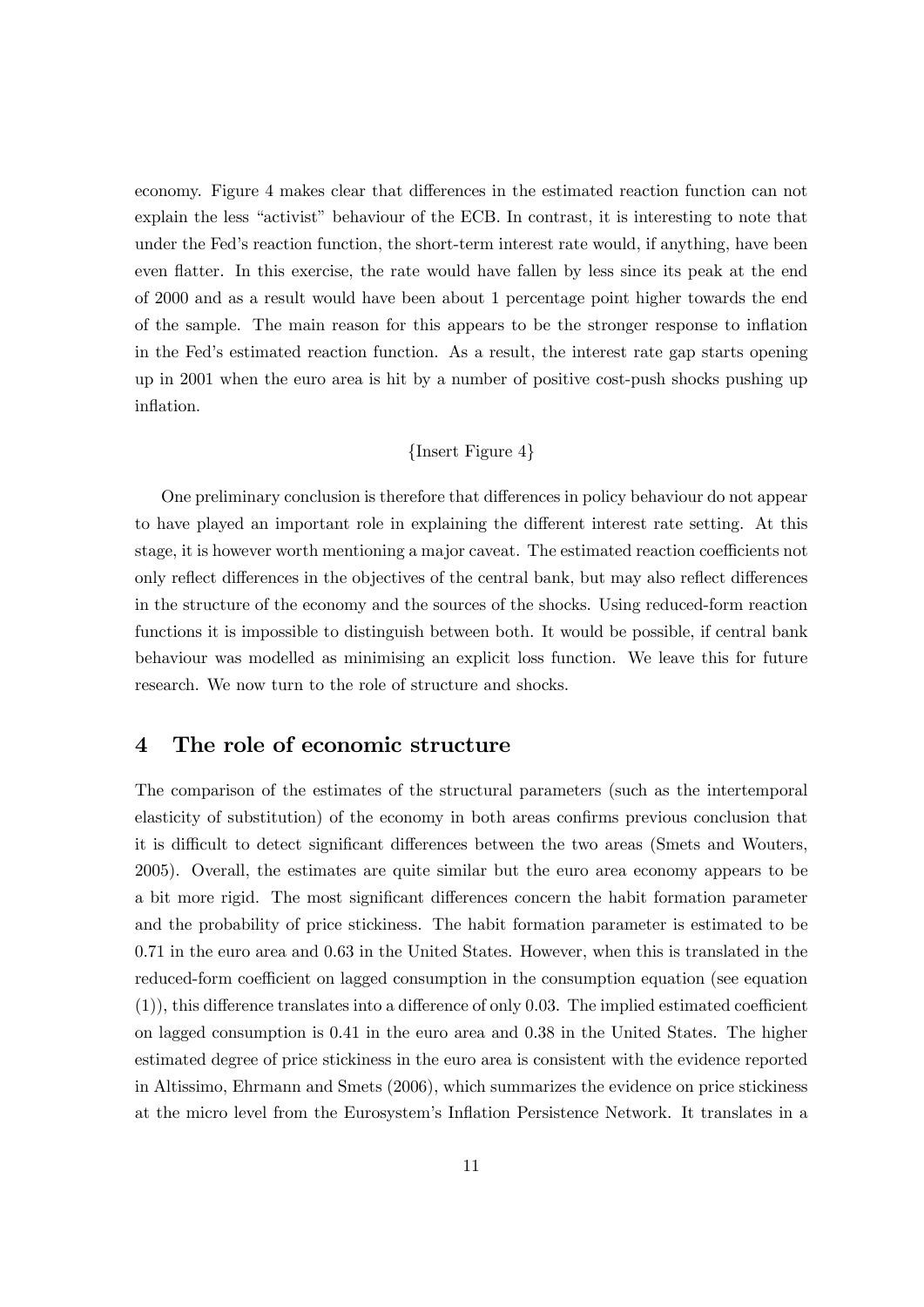significantly lower estimate of the slope of the New Keynesian Phillips curve in the euro area  $(0.008 \text{ versus } 0.012)$ . Altissimo *et al.*  $(2006)$  argue that a higher degree of price stickiness can imply a less agressive response of monetary policy to cost-push shocks for two reasons. First, with a high price stickiness a given change in the nominal interest rate will result in a larger change in the real rate and will therefore have a larger effect on output. Second, with higher price stickiness a credible central bank has a greater incentive to smooth out its policy response.

#### {Insert Figure 5}

In order to illustrate the impact of the estimated differences in structural parameters, Figure 5 shows the response of output, inflation and the nominal interest rate to a monetary policy shock in two counterfactual cases and compares them with the benchmark case of the estimated euro area model. In the first case, the two structural parameters discussed above are replaced by their US counterparts. In the second case, all structural parameters are replaced by the US estimates. Both cases basically give the same results. It is clear that the less rigid structure of the US economy implies a stronger response of output and inflation to a monetary policy shock. Similar behaviour prevails in response to other shocks.

#### {Insert Figure 6}

These differences are, however, quite small. As a result, it is unlikely that they can explain the different interest rate behaviour. Figure 6 confirms this conjecture. It plots the counterfactual euro area interest rate if the structural parameters of the euro area economy were identical to those of the US economy, keeping the policy reaction function and the source of the shocks the same. It is difficult to see any difference in the implied interest rate setting.

#### 5 The role of shocks

Finally, given that differences in neither the reaction function nor economic structure appear to provide a convincing argument for the different policy behaviour, it remains that the size and the source of the shocks to the economy must be an important factor. This is indeed what is shown in Figure 7. In this counterfactual exercise, the stochastic process governing the structural shocks are changed to that estimated for the US economy. As a result, the counterfactual euro area interest rate comes close to the actual path observed for the federal funds rate. Remaining differences are mostly due to the different starting point and the different reaction function.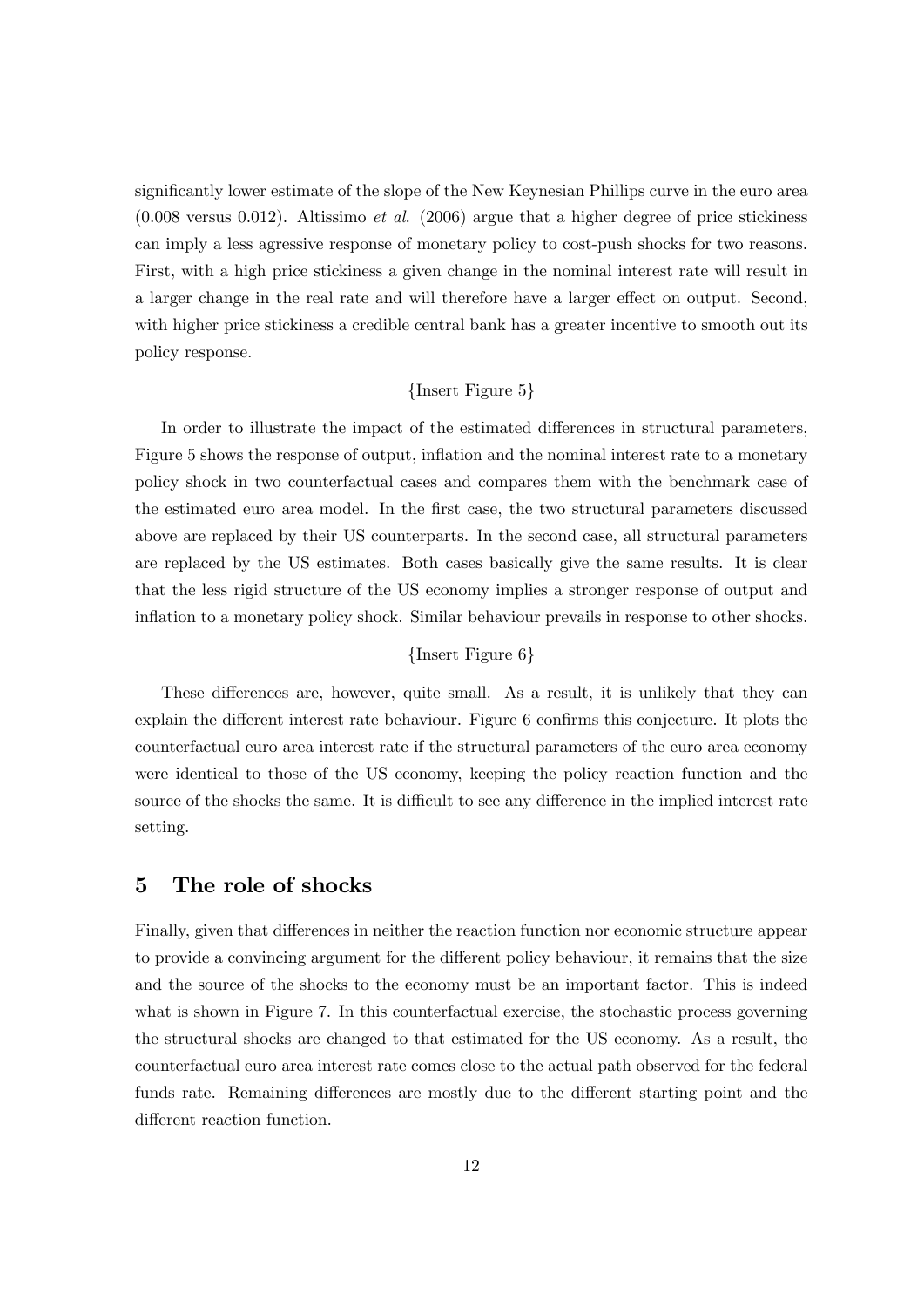#### {Insert Figure 7}

It is therefore worthwhile to investigate somewhat deeper the estimated sources of the shocks. Figure 8 plots a four-quarter moving sum of each of the seven estimated shocks in the euro area and the United States. Figure 9 shows a historical decomposition of the euro area and US annual growth rates, GDP inflation and nominal interest rate.

#### {Insert Figure 8}

A number of interesting findings can be highlighted. Let us first focus on the developments in annual output growth (first row of Figure 9). First of all, on average supply developments were less favourable in the euro area than in the US.<sup>7</sup> In the US, total factor productivity developments were significantly positive during most of the period since the beginning of 2001, whereas in the euro area no such positive developments can be detected. Moreover, the euro area was hit by more significant positive price mark-up shock (corresponding to the increase in food and oil prices) in the 2001-2002 period, implying a negative impact on output. This development is partly offset by a persistently positive development in the euro area labour market. The wage mark-up is systematically below what could be expected based on the fundamentals of the economy. Overall, this contributes to a negative contribution of supply shocks to euro area growth in 2000 and 2001 and a positive contribution of supply shocks to US growth primarily since 2001. Second, as is clear from Figure 9 most of the short-term variations (and in particularly the first recession of the millennium) appears to be due to demand shocks (consumption, investment and government spending shocks). From Figure 8, the high comovement of particularly the consumption and investment shocks in the euro area and the US is striking. At the same time, it is clear that the contribution of those shocks was larger in the US, explaining the deeper recession in the United States. Finally, it is interesting to see that also the monetary policy shocks appear to be highly correlated. In particular, both the Fed and the ECB appeared to lean against the recession by easing monetary policy by more than has usually been the case.

#### {Insert Figure 9}

Turning to inflation developments, it is clear that most of the short-term variations are driven by the supply shocks and, in particular, the price mark-up shocks. In addition to changes in profit margins, the price mark-up shocks may reflect a number of other factors including changes in volatile prices such as food and energy and changes in inflation expectations due to learning or imperfect credibility. The contribution of the demand shocks to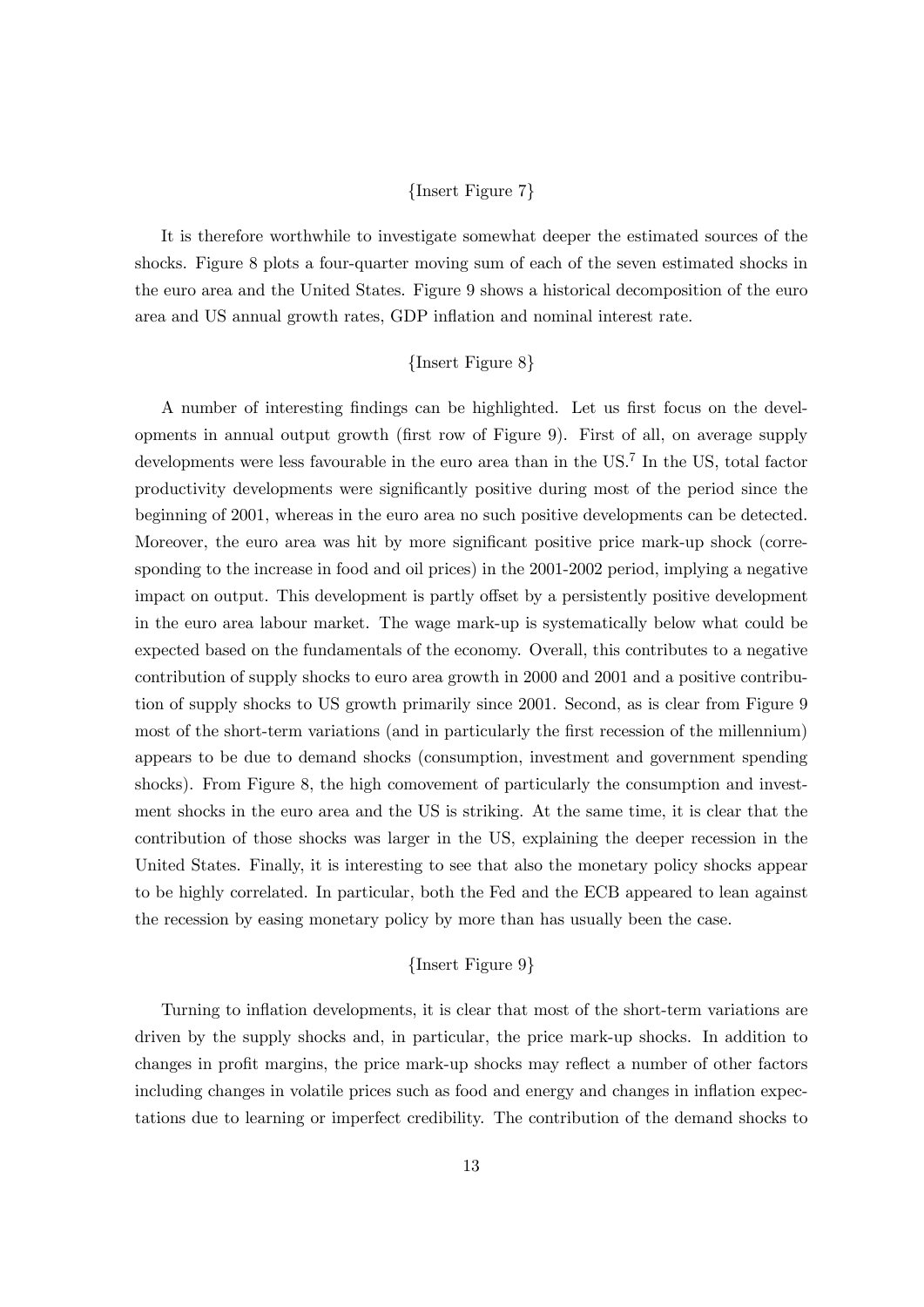inflation is more pronounced in the US than in the euro area consistent with the finding of higher price stickiness in the euro area. In both areas the contribution of monetary policy to inflation was positive over the 1999-2004 period.

Finally, the lower panel of Figure 9 shows that most of the difference in policy behaviour between the ECB and the Fed is due to the difference in demand shocks. While those shocks appear to be highly correlated across the two areas, they were larger in the United States. Overall, this appears to be the most important reason for why the amplitude of the US short-term interest rate cycle was greater than that of the euro area rate.<sup>8</sup>

# 6 Comparing the development in the natural real interest rate

Up to now, we have taken the estimated reaction functions as given. While this may be useful as a description of actual policy behaviour, it is also interesting to take a more normative perspective. One tool for doing so is to compute the flexible-price-and-wage level of the real interest rate. Figure 10 compares the evolution of the actual and natural real rate in the euro area and the US using the lens of the New Keynesian models. In the euro area, the actual estimated real interest rate has fallen from its peak close to 4% in the last quarter of 2000 to a level somewhat below 2% at the end of 2004. In the United States, in contrast, the fall in the actual estimated real rate has been more prominent and is estimated to be zero at the end of 2004. The natural rate broadly followed the same pattern as the actual real rate (rising during the 1999-2000 period and falling since then), but it is more volatile than the actual rate. In both currency areas, the natural real rate is higher than the actual rate in 1999 and 2000 and falls below the actual real rate from 2001 onward. The volatility of the natural real rate is higher in the United States compared to the euro area. In particular, what stands out is the large drop in the natural real rate during 2001. This drop is almost twice as high in the United States compared to the euro area and corresponds to large negative investment (and to a less extent consumption) shocks noted in this period. Towards the end of the sample period, the gap between the estimated actual and natural rates appears to be closed.

#### {Insert Figure 10}

What shocks drive this gap? Figure 11 presents a historical decomposition of the real interest rate gap over the EMU period. In both areas, monetary policy shocks have contributed to closing the gap. In the euro area demand developments appear to play a relatively more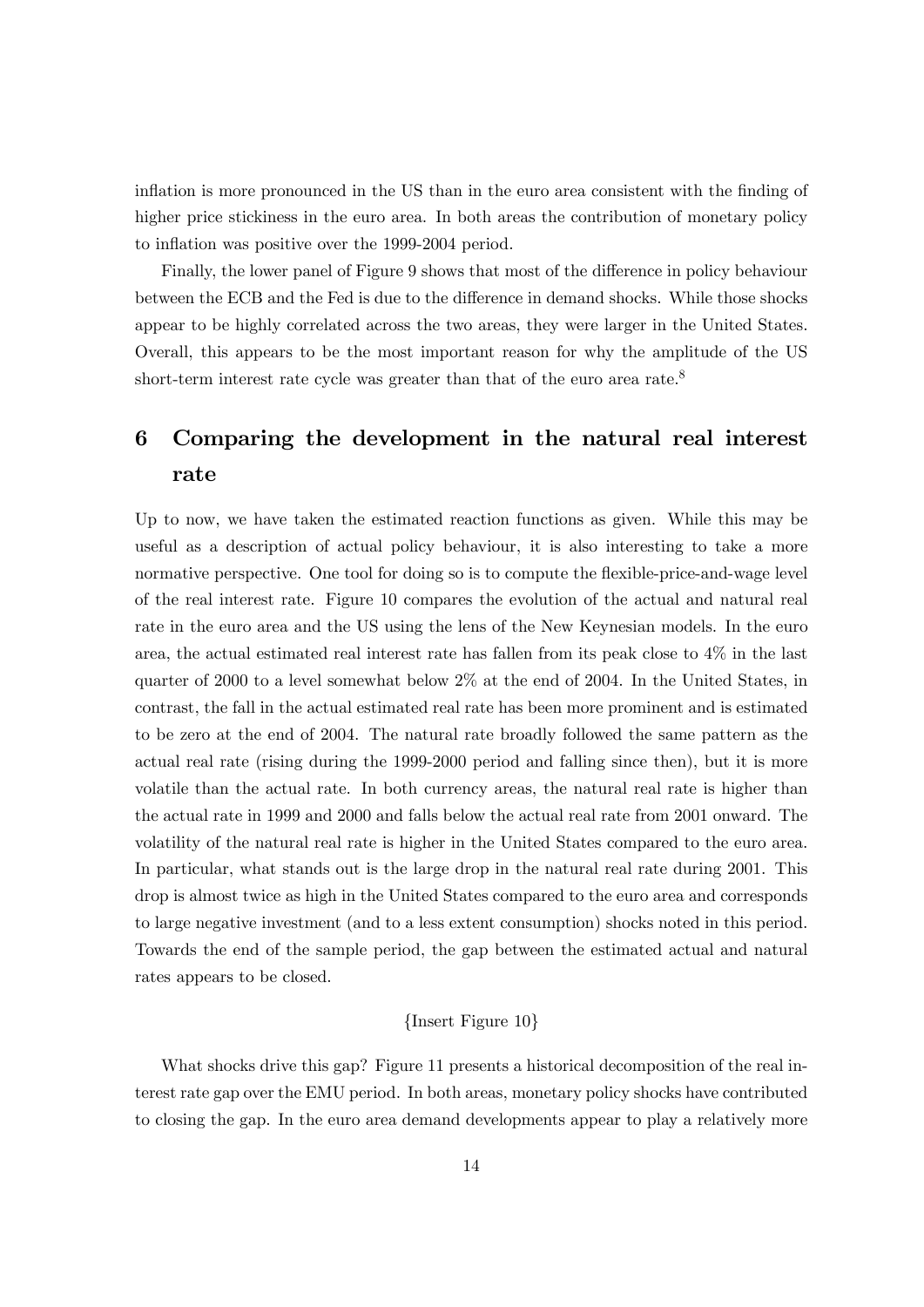important role than supply developments. In the United States both contributed to the negative gap before 2000 and the positive gap after 2000.

{Insert Figure 11}

#### 7 Conclusion

In this paper, we run counterfactual exercises using DSGE models of the euro area and the United States to explore various explanations for the different interest rate policies implemented by the ECB and the Fed. We show that the differences in the type, size and persistence of exogenous shocks can largely explain the different interest rate setting in the euro area relative to the U.S. responses.

We treated the United States and the euro area as closed economies. An interesting extension would be to perform a similar exercises in a two-country model that allows for common shocks and interaction between the two central banks.

#### References

- [1] Aghion, Philippe, Elie Cohen, and Jean Pisani-Ferry. (2005) Politiques Economiques et Croissance en Europe, report to the French Council of Economic Analysis, Paris: La Documentation Française.
- [2] Altissimo, Filippo, Michael Ehrmann, and Frank Smets. (2006) "Inflation Persistence and Price Setting Behaviour in the Euro Area: A Summary of the IPN Evidence." ECB Occasional Paper 46, European Central Bank.
- [3] Christiano, Lauwrence, Roberto Motto, and Massimo Rostagno (2005) "Financial Factors in Business Cycles." mimeo, European Central Bank.
- [4] Fagan, Gabriel, Jérôme Henry, and Ricardo Mestre (2005), "An Area-Wide Model (AWM) for the Euro Area." Economic Modelling, 22, 39-59.
- [5] Smets, Frank and Rafael Wouters (2003) "An Estimated Dynamic Stochastic General Equilibrium Model of the Euro Area." Journal of the European Economic Association, 1, 1123-1175.
- [6] Smets, Frank and Rafael Wouters (2005) "Comparing Shocks and Frictions in US and Euro Area Business Cycles: A Bayesian DSGE Approach." Journal of Applied Econometrics, 20, 161-183.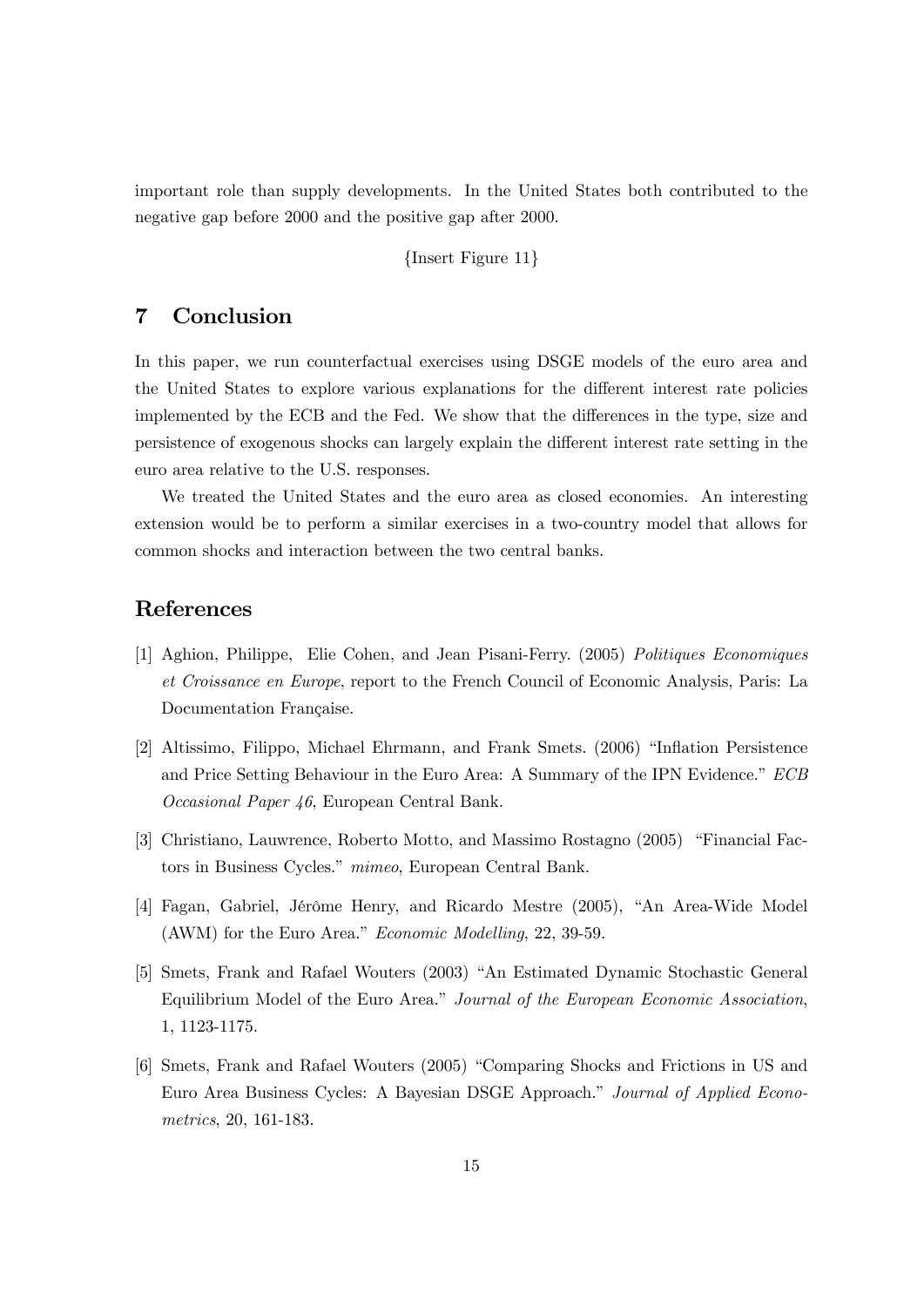#### Notes

1A similar exercise focusing on explaining differences in growth rates in the euro area and the United States is performed in Christiano, Motto and Rostagno (2005).

2It is a slightly modified version of the structural models presented in Smets and Wouters (2003, 2005). The main difference is that the number of shocks has been reduced to seven to match the number of observed variables in estimation.

3Natural output (or the target level of output for the central bank) is defined as the counterfactual level of output that would prevail under flexible prices and wages. When calculating the target level of output we assume that the price and wage mark-up shocks do not affect potential output. Alternative assumptions imply a deterioration of the empirical fit of the model. For example, assuming that the wage mark-up shock is a labour supply shock and does affect the target level of output leads to a deterioration of the marginal likelihood by about thirty points in both areas.

<sup>4</sup>In contrast to Smets and Wouters (2003, 2005), the estimated model no longer contains an equity premium shock, a labour supply shock and an inflation target shock. The equity premium and inflation target shock turned out to be unimportant for the empirical performance of the model. As a result, it is assumed the central bank pursues a constant inflation objective. The labour supply and wage mark-up shock are combined in one more general wage mark-up disturbance.

5Following Smets and Wouters (2003), an ad-hoc Calvo-type employment adjustment equation is used for the euro area to translate hours worked into the employment series used in estimation.

6A technical appendix available upon request contains further details of the estimated models and their fit. Smets and Wouters (2003) show that the model's forecasting performance compares relatively well with that of VARs.

<sup>7</sup>The supply developments capture the effects of three supply shocks: the total factor productivity shock, the price mark-up shock and the wage mark-up shock. These are called supply shocks because they lead to opposite movements in output and inflation.

8A technical appendix available upon request shows that these findings are robust to changes in the estimated parameters due to looser priors on the "auxiliary" parameters of the shock processes, to different definitions of the output gap in the policy rule and to the re-introduction of an inflation target shock in the policy rule.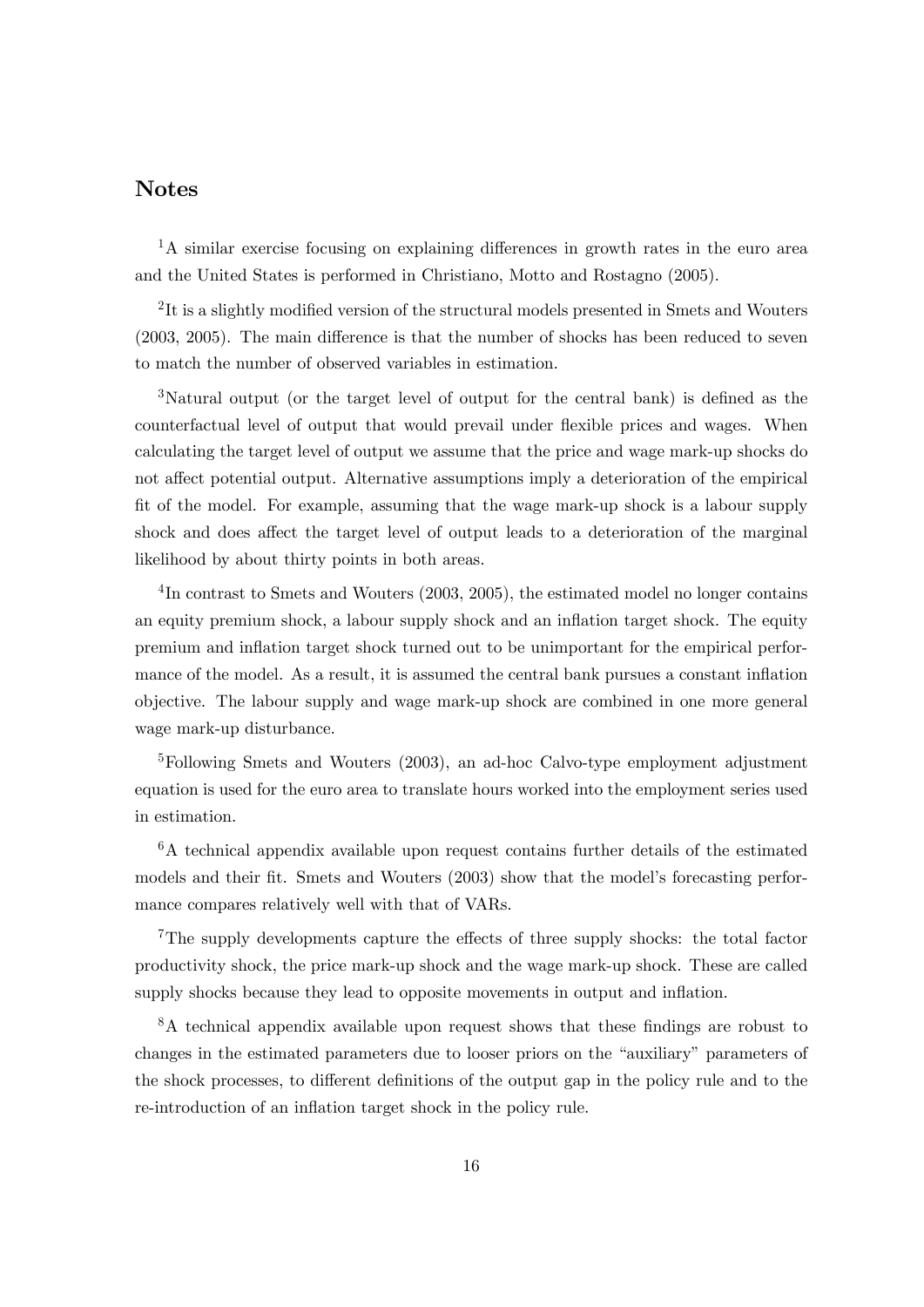|                                  |               |                           |       |          |           | <b>Posterior Distribution</b> |          |                      |       |
|----------------------------------|---------------|---------------------------|-------|----------|-----------|-------------------------------|----------|----------------------|-------|
|                                  |               | <b>Prior Distribution</b> |       |          | Euro Area |                               |          | <b>United States</b> |       |
|                                  | ${\bf Type}$  | Mean                      | S.E.  | 5%       | Median    | 95%                           | 5%       | Median               | 95%   |
| σ productivity shock             | inverse gamma | 0.250                     | 2.000 | 0.427    | 0.536     | 0.651                         | 0.357    | 0.412                | 0.466 |
| σ preference shock               | inverse gamma | 0.250                     | 2.000 | 0.067    | 0.103     | 0.140                         | 0.064    | 0.104                | 0.152 |
| government spending shock        | inverse gamma | 0.250                     | 2.000 | 0.289    | 0.334     | 0.375                         | 0.389    | 0.450                | 0.504 |
| <b>o</b> investment shock        | inverse gamma | 0.250                     | 2.000 | 0.484    | 0.576     | 0.681                         | 0.233    | 0.316                | 0.394 |
| σ monetary policy shock          | inverse gamma | 0.250                     | 2.000 | 0.099    | 0.120     | 0.141                         | 0.089    | 0.105                | 0.122 |
| σ price markup shock             | inverse gamma | 0.250                     | 2.000 | 0.093    | 0.127     | 0.159                         | 0.091    | 0.125                | 0.141 |
| o wage markup shock              | inverse gamma | 0.250                     | 2.000 | 0.116    | 0.147     | 0.182                         | 0.187    | 0.244                | 0.295 |
| p productivity shock             | beta          | 0.750                     | 0.150 | 0.930    | 0.962     | 0.997                         | 0.864    | 0.920                | 0.979 |
| p preference shock               | beta          | 0.750                     | 0.150 | 0.552    | 0.690     | 0.828                         | 0.435    | 0.658                | 0.837 |
| government spending shock        | beta          | 0.750                     | 0.150 | 0.956    | 0.981     | 1.000                         | 0.958    | 0.977                | 0.997 |
| p investment shock               | beta          | 0.750                     | 0.150 | 0.759    | 0.869     | 0.978                         | 0.642    | 0.743                | 0.853 |
| p monetary policy shock          | beta          | 0.750                     | 0.150 | 0.419    | 0.555     | 0.687                         | 0.317    | 0.459                | 0.606 |
| $\rho$ price markup shock        | beta          | 0.750                     | 0.150 | 0.766    | 0.866     | 0.969                         | 0.753    | 0.842                | 0.977 |
| p wage equation shock            | beta          | 0.750                     | 0.150 | 0.956    | 0.978     | 0.997                         | 0.711    | 0.821                | 0.950 |
| o price markup shock             | beta          | 0.750                     | 0.150 | 0.567    | 0.728     | 0.892                         | 0.556    | 0.757                | 0.883 |
| $\phi$ wage equation shock       | beta          | 0.750                     | 0.150 | 0.798    | 0.865     | 0.932                         | 0.505    | 0.668                | 0.854 |
| <b>o</b> investment shock        | beta          | 0.750                     | 0.150 | 0.614    | 0.773     | 0.924                         |          |                      |       |
| Capital adjustment cost          | normal        | 5.000                     | 2.000 | 5.675    | 8.301     | 10.680                        | 4.930    | 7.691                | 9.928 |
| σ consumption utility            | normal        | 1.000                     | 0.375 | 0.846    | 1.231     | 1.606                         | 0.876    | 1.282                | 1.652 |
| σ labour desutility              | normal        | 2.000                     | 0.500 | 1.425    | 2.204     | 2.948                         | 1.619    | 2.361                | 3.099 |
| h consumption habit              | beta          | 0.700                     | 0.100 | 0.606    | 0.707     | 0.821                         | 0.500    | 0.629                | 0.764 |
|                                  | normal        | 0.500                     | 0.150 | 0.230    | 0.499     | 0.766                         | 0.234    | 0.486                | 0.722 |
|                                  | beta          | 0.750                     | 0.050 | 0.709    | 0.772     | 0.850                         | 0.681    | 0.760                | 0.833 |
|                                  | beta          | 0.750                     | 0.050 | 0.872    | 0.912     | 0.956                         | 0.846    | 0.887                | 0.924 |
| Indexation wages                 | beta          | 0.500                     | 0.150 | 0.206    | 0.405     | 0.628                         | 0.187    | 0.425                | 0.654 |
| Indexation prices                | beta          | 0.500                     | 0.150 | 0.090    | 0.229     | 0.357                         | 0.117    | 0.307                | 0.474 |
| Calvo employment                 | beta          | 0.500                     | 0.150 | 0.684    | 0.723     | 0.772                         |          |                      |       |
| Utilisation rate inv. elasticity | normal        | 0.200                     | 0.100 | 0.298    | 0.440     | 0.575                         | 0.240    | 0.376                | 0.523 |
|                                  | normal        | 1.250                     | 0.125 | 1.282    | 1.462     | 1.621                         | 1.326    | 1.484                | 1.654 |
| Cste. inflation                  | normal        | 0.600                     | 0.100 | 0.466    | 0.635     | 162.0                         | 0.454    | 0.580                | 0.704 |
| Cste. Interest rate              | normal        | 0.600                     | 0.100 | 0.523    | 0.646     | 0.783                         | 0.482    | 0.595                | 0.721 |
|                                  | normal        | 0.100                     | 0.100 | $-0.032$ | 0.027     | 0.089                         | $-1.183$ | 0.137                | 1.366 |
|                                  | normal        | 0.400                     | 0.100 | 0.210    | 0.315     | 0.430                         | 0.401    | 0.452                | 0.499 |
| p lagged interest rate           | beta          | 0.750                     | 0.100 | 0.817    | 0.869     | 0.933                         | 0.768    | 0.818                | 0.865 |
|                                  | normal        | 1.500                     | 0.250 | 1.186    | 1.529     | 1.859                         | 1.531    | 1.831                | 2.170 |
|                                  | normal        | 0.250                     | 0.100 | 0.045    | 0.120     | 0.194                         | 0.095    | 0.162                | 0.246 |
|                                  | normal        | 0.125                     | 0.050 | 0.018    | 0.071     | 0.134                         | $-0.010$ | 0.064                | 0.113 |
| p d(output gap)                  | normal        | 0.125                     | 0.050 | 0.130    | 0.180     | 0.240                         | 0.093    | 0.131                | 0.167 |

# Table 1. Prior and Posterior Distribution for the Parameters (1985:1-2004:4) Table 1. Prior and Posterior Distribution for the Parameters (1985:1-2004:4)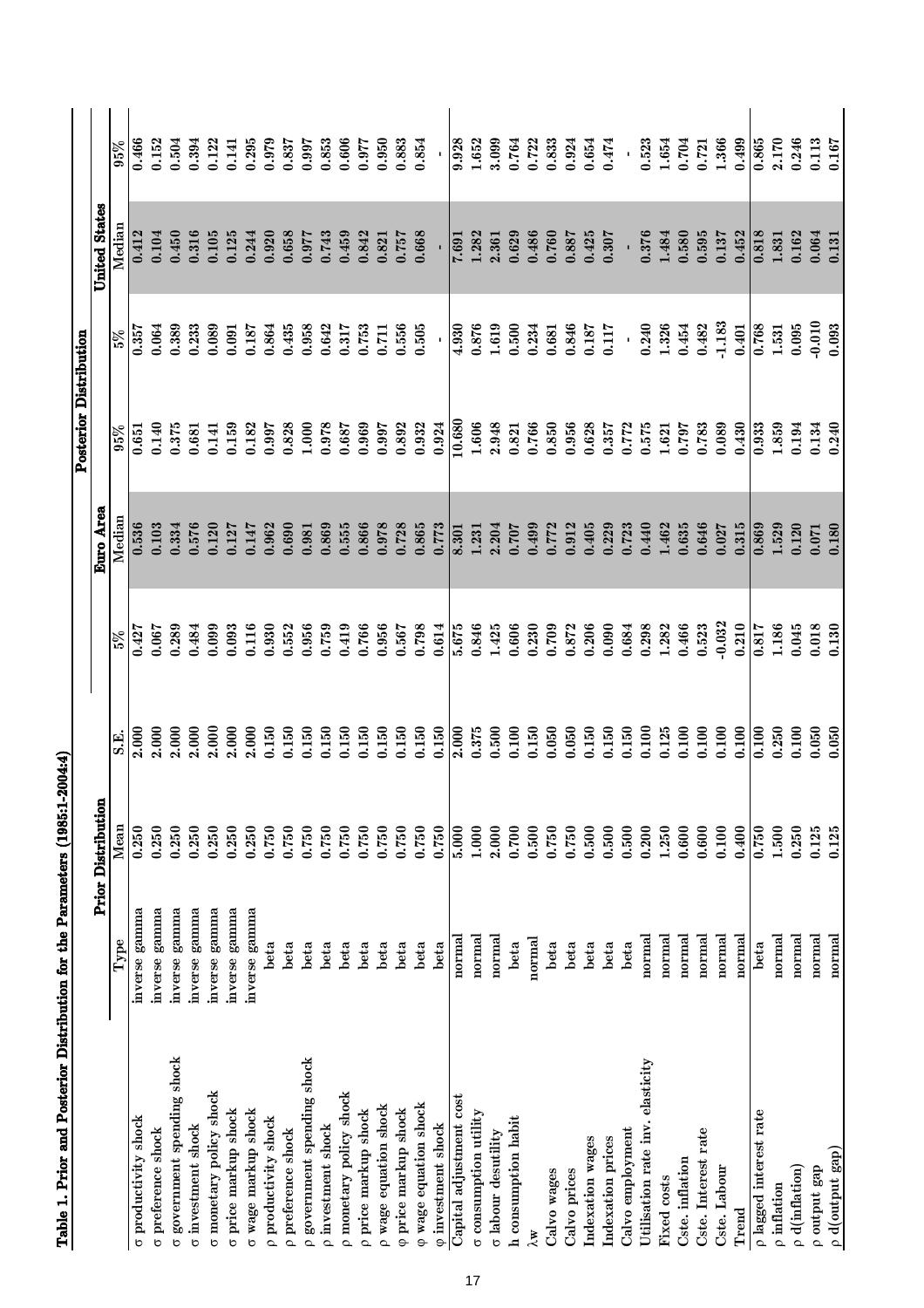

Figure 1. Short-term interest rates in the euro area and the United States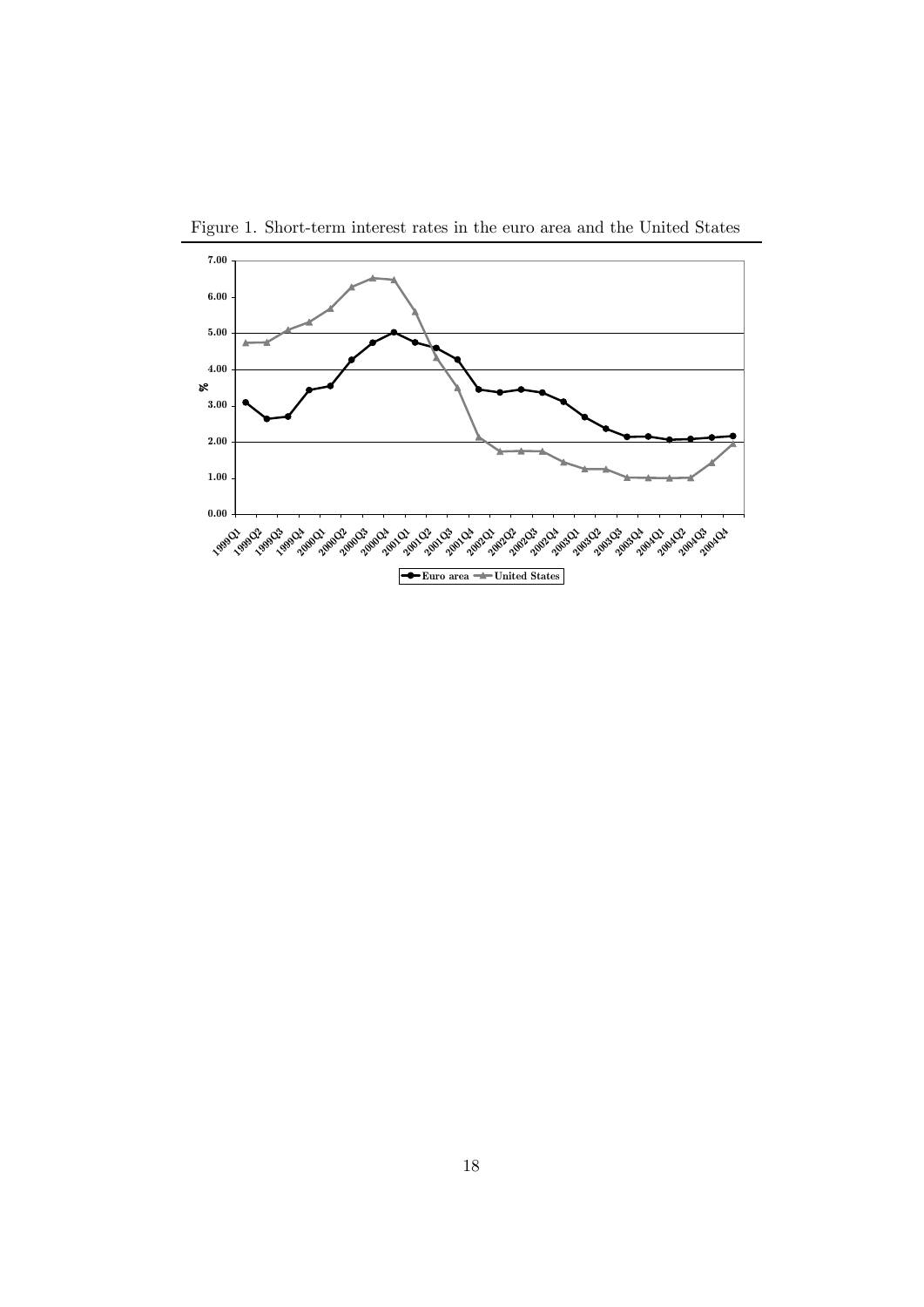

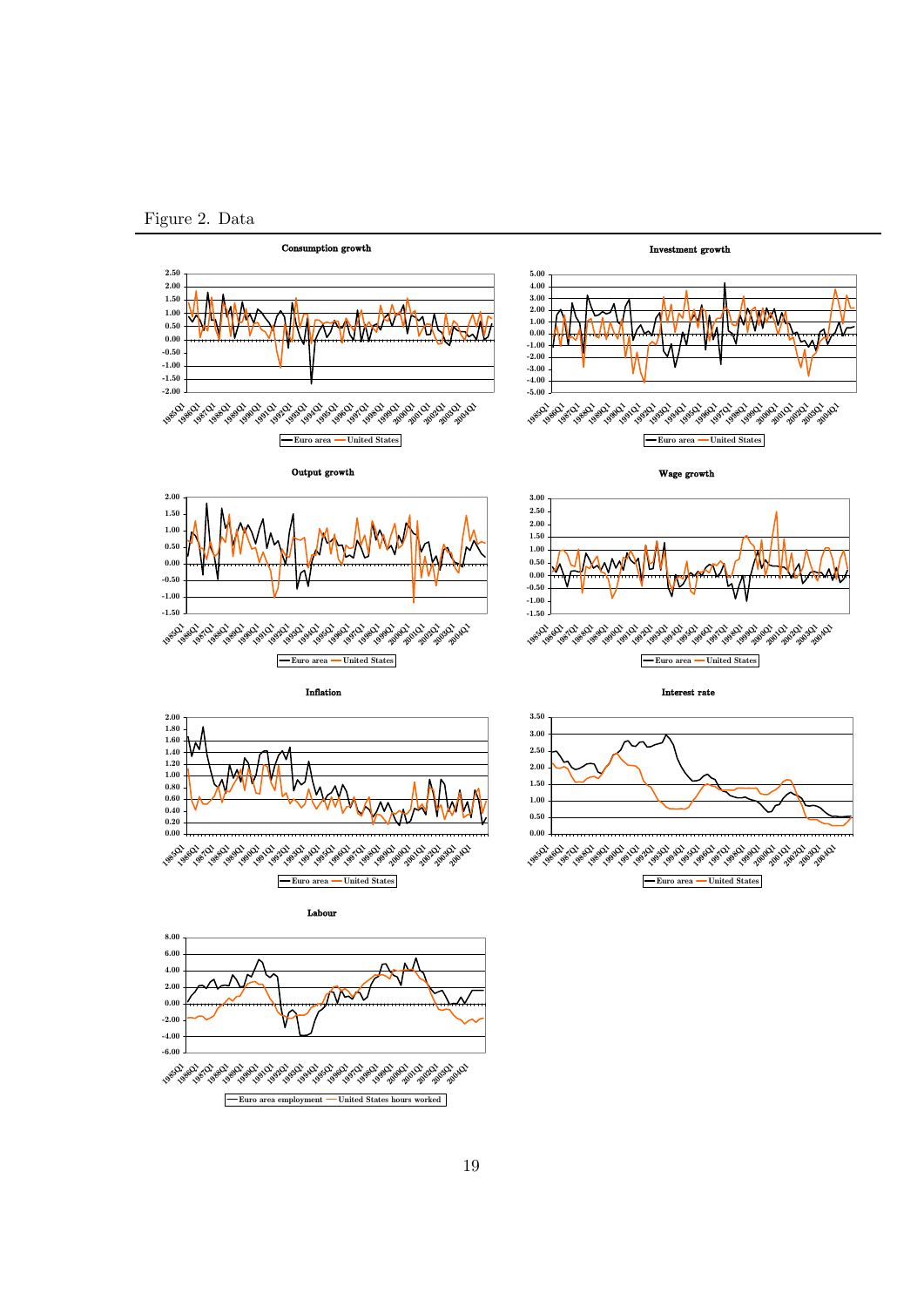

Figure 3. The ECB interest rate setting with and without estimated monetary policy shocks

Figure 4. Counterfactual euro area interest rate setting with the Fed's reaction function

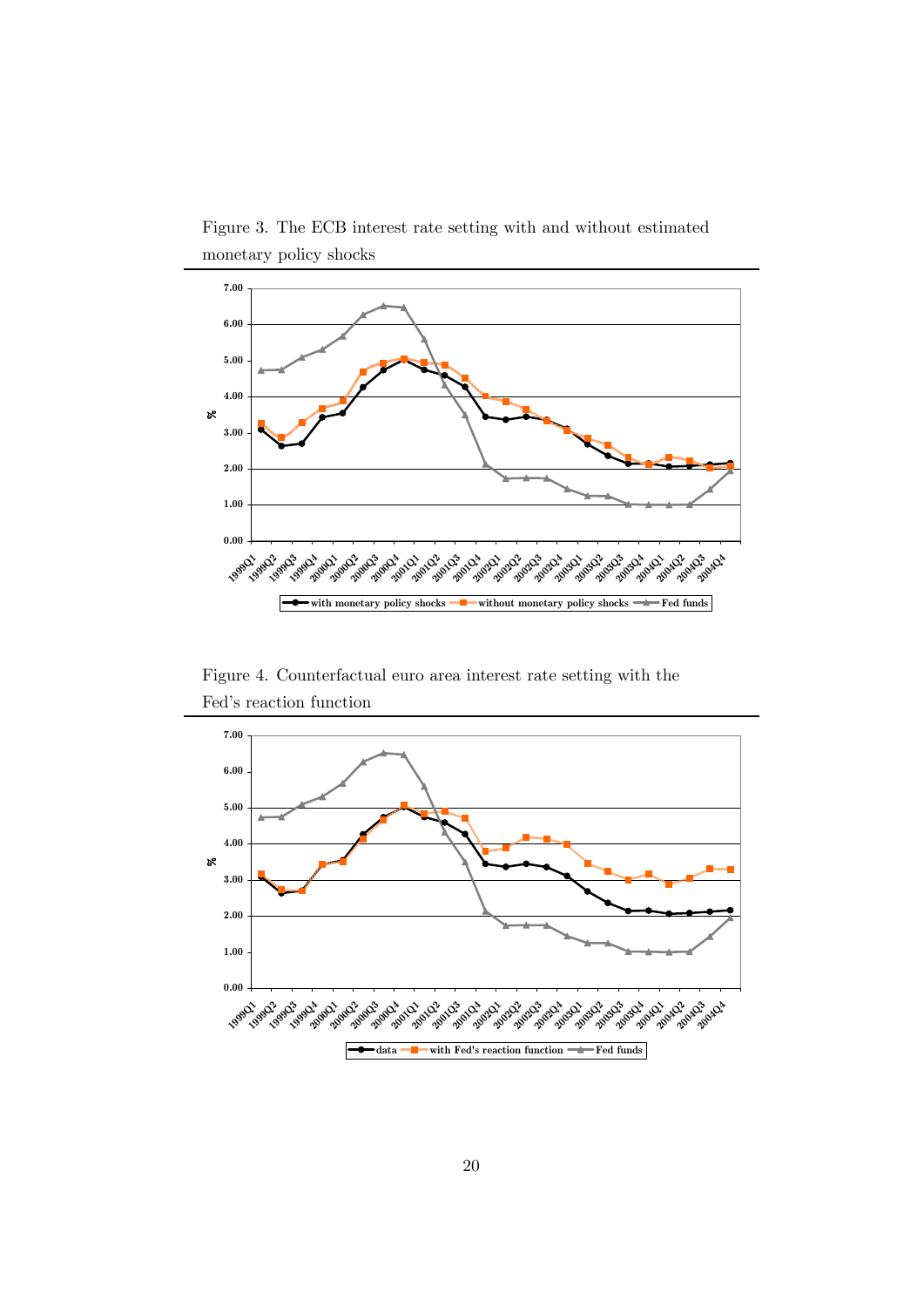

Figure 5. Monetary policy transmission with US structural parameters

Figure 6. Counterfactual euro area interest rate setting with



US structural parameters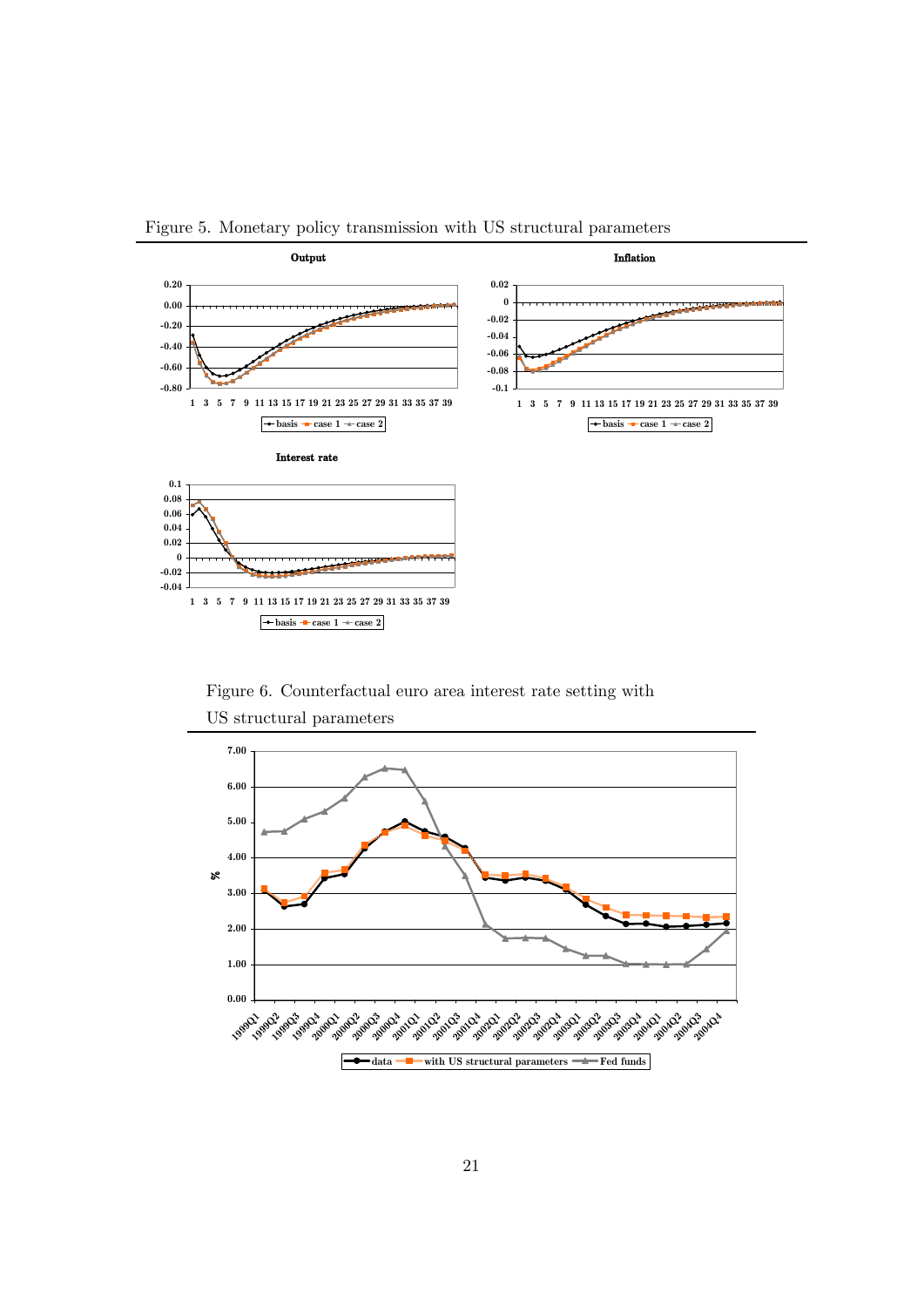

Figure 7. Counterfactual euro area interest rate setting with US shocks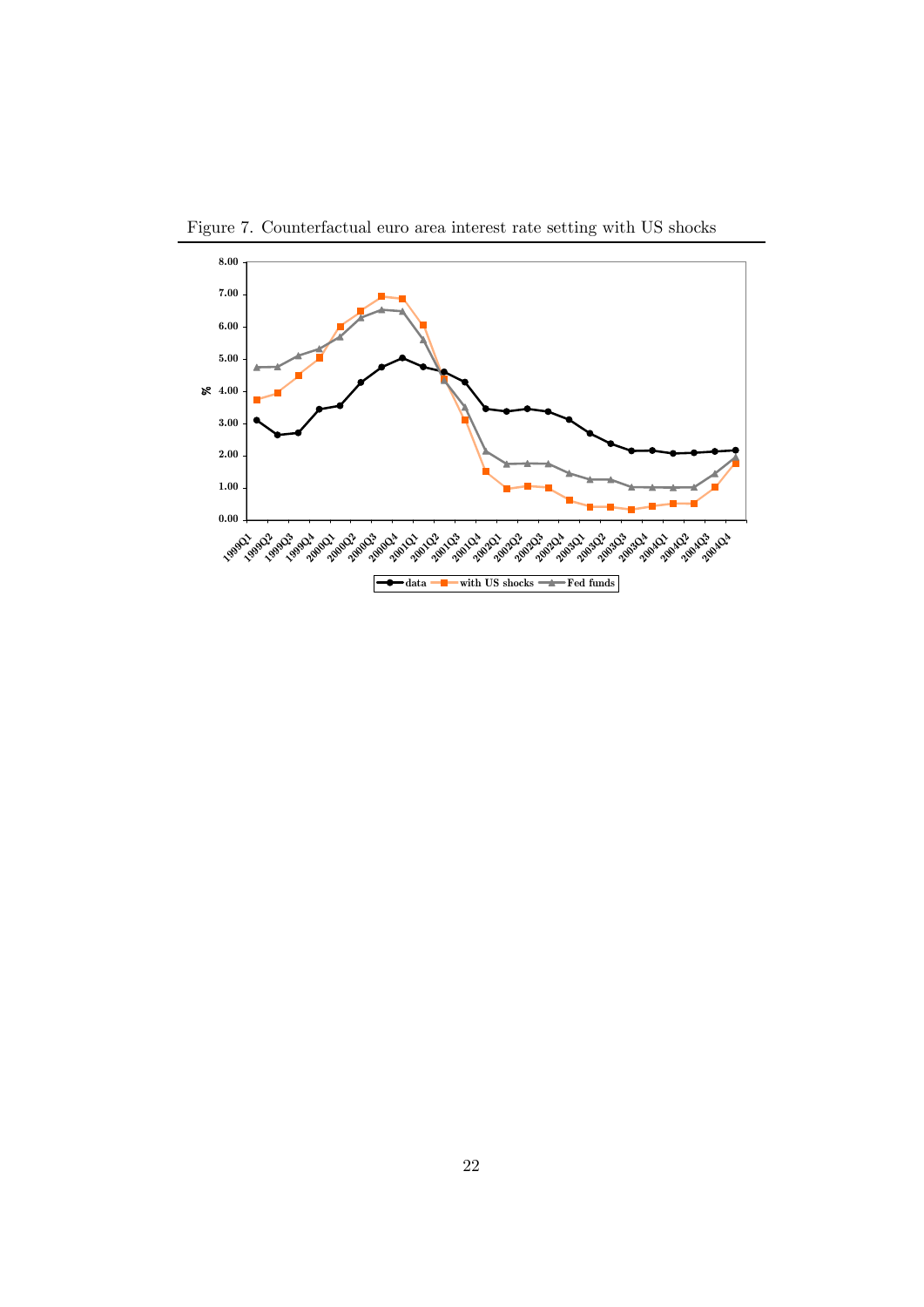

Figure 8. Estimated shocks in the euro area and the US (1999-2004)



















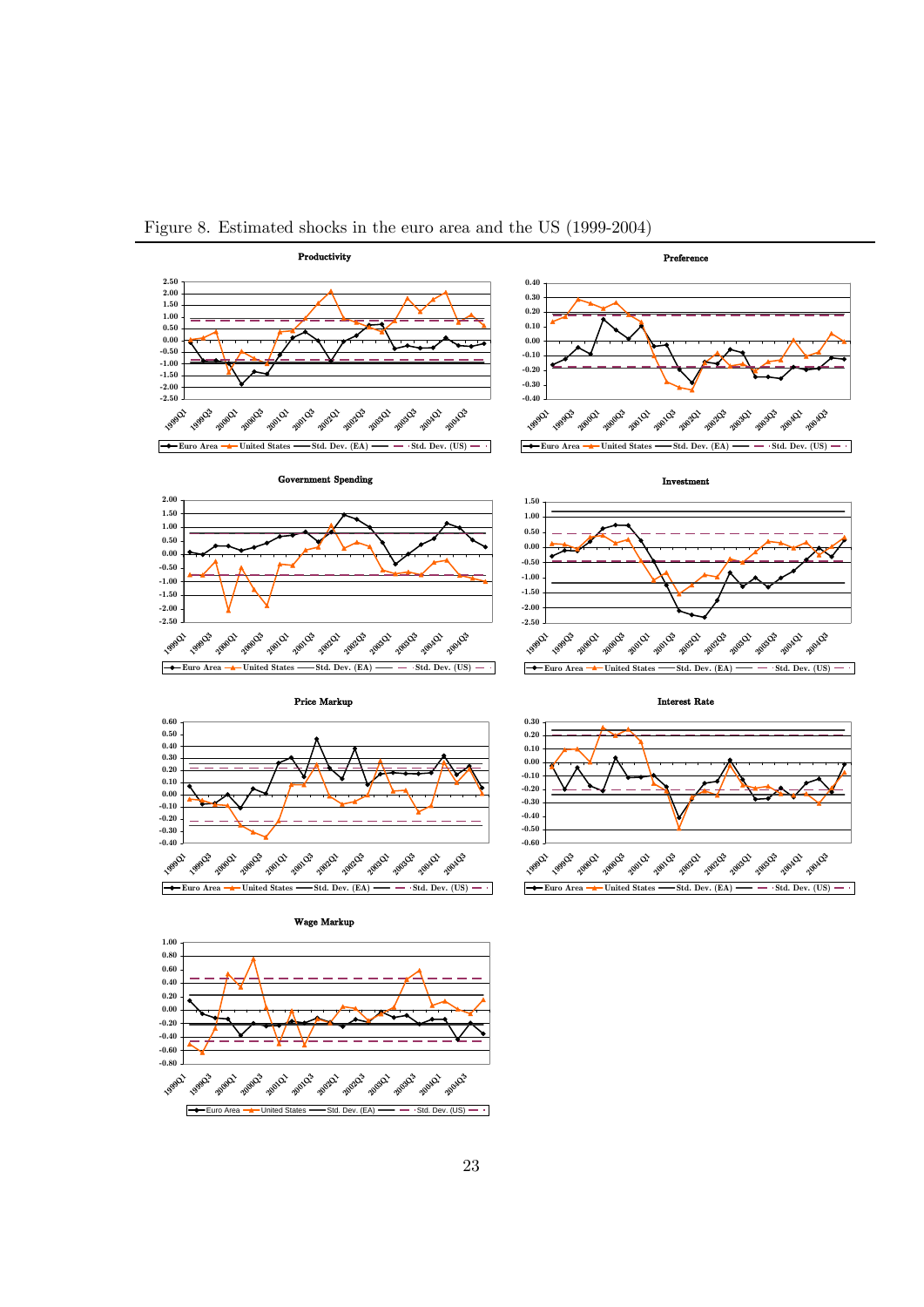Figure 9. Historical decomposition of annual output growth, inflation and interest rate in the EA and the US

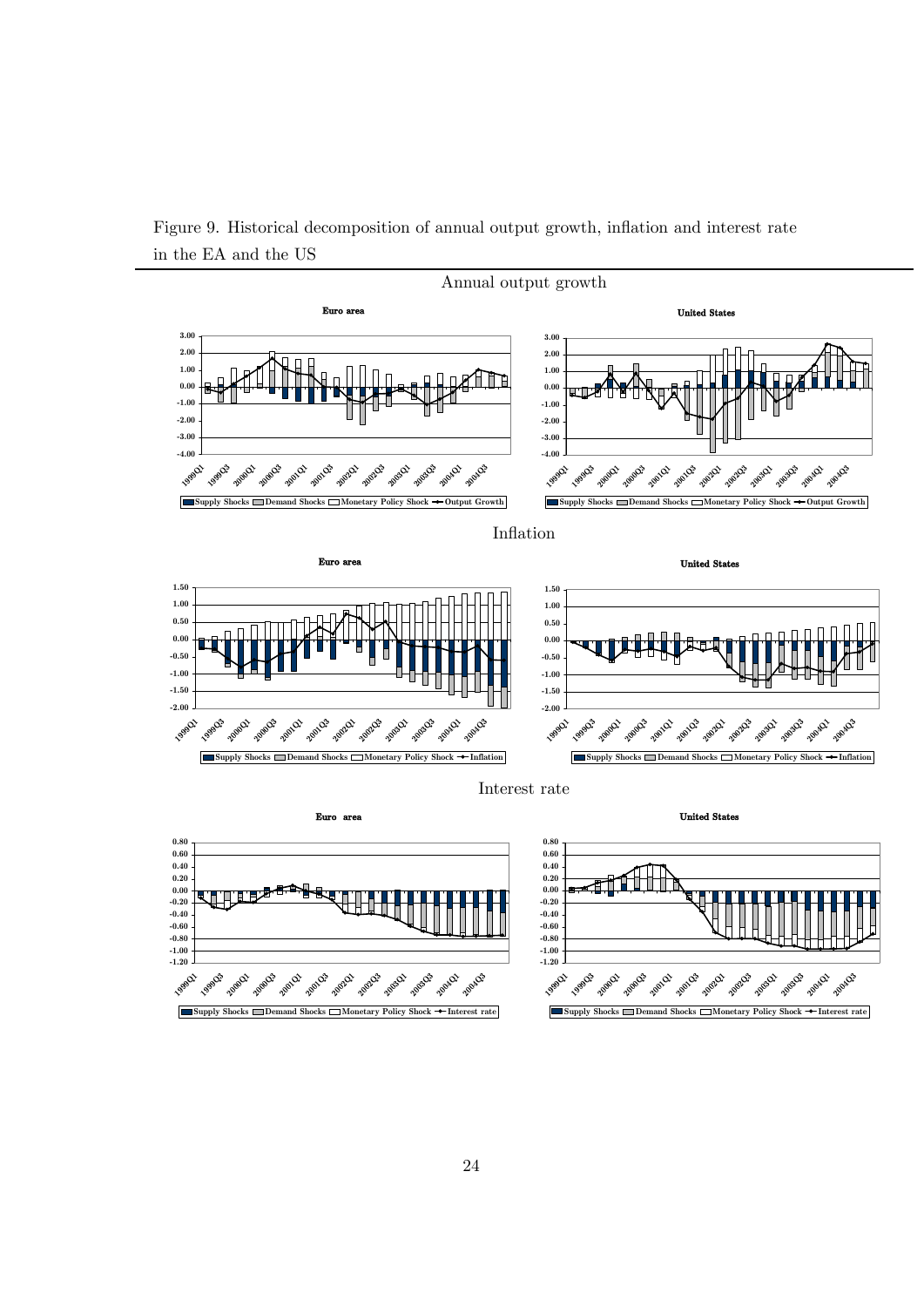Figure 10. Real interest rate in the EA and the US



Figure 11. Historical decomposition of real interest rate gap in the EA and the US

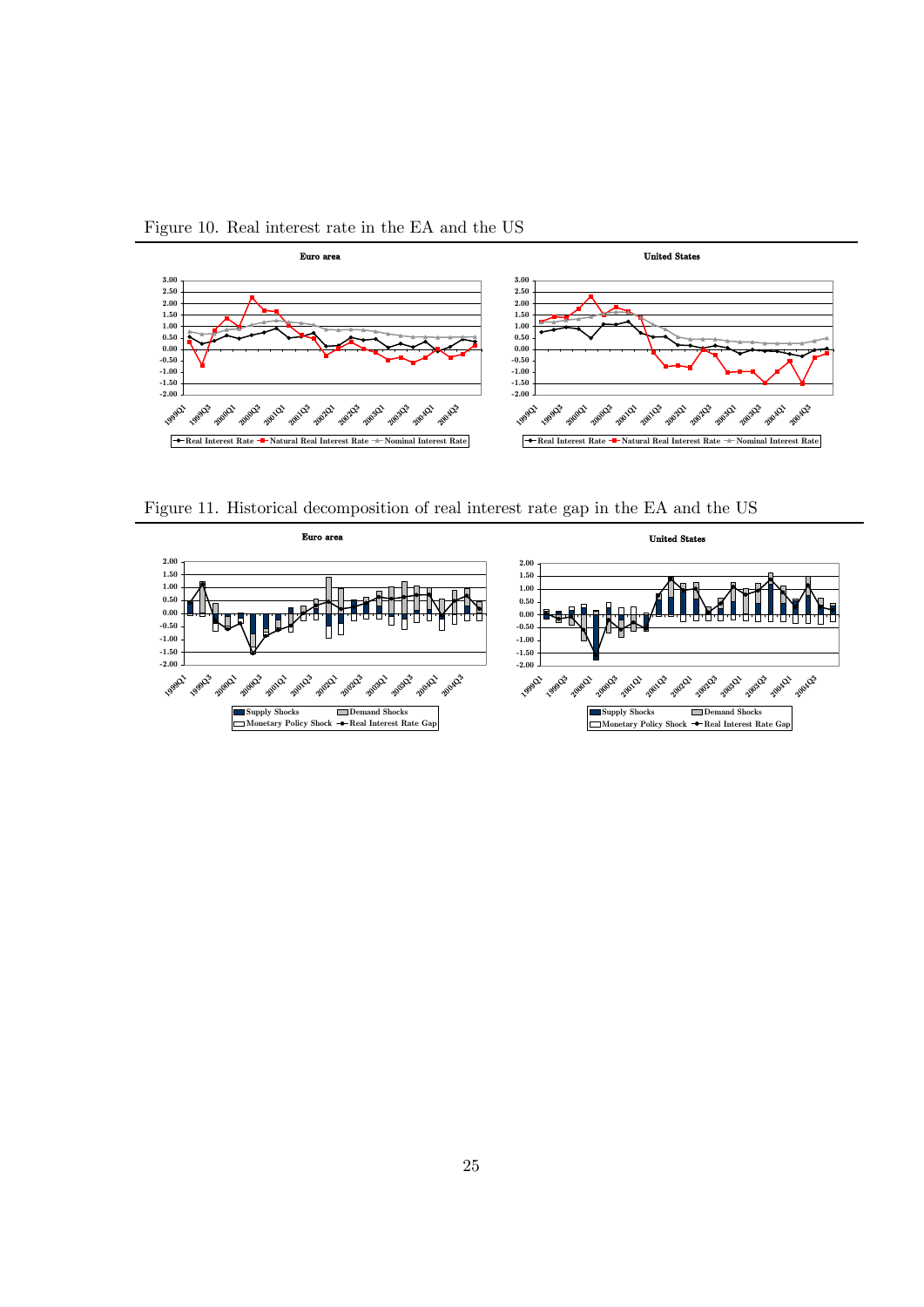#### **Notes d'Études et de Recherche**

- 156. J.-S. Mésonnier, "The Reliability of Macroeconomic Forecasts based on Real Interest Rate Gap Estimates in Real Time: an Assessment for the Euro Area," October 2006.
- 157. O. de Bandt, C. Bruneau and W. El Amri, "Convergence in Household Credit Demand across Euro Area Countries: Evidence from Panel Data," October 2006.
- 159. J. Idier, "Stock Exchanges Industry Consolidation and Shock Transmission," December 2006.
- 160. E. Gautier, "The Behaviour of Producer Prices: Some Evidence from the French PPI Micro Data," December 2006.
- 161. O. Loisel, "Bubble-free interest-rate rules," December 2006.
- 162. J. Boivin and M. P. Giannoni, "DSGE Models in a Data-Rich Environment," January 2007.
- 163. J. Coffinet, J. Matheron et C. Poilly, « Une évaluation structurelle du ratio de sacrifice dans la zone euro », janvier 2007.
- 164. P. Vermeulen, D. Dias, M. Dossche, E. Gautier, I. Hernando, R. Sabbatini and H. Stahl, "Price setting in the euro area: Some stylised facts from Individual Producer Price Data," February 2007.
- 165. C. Bordes, L. Clerc and V. Marimoutou, "Is there a structural break in equilibrium velocity in the euro area?" February 2007.
- 166. D. Fougère, « Les méthodes micro-économétriques d'évaluation », mars 2007.
- 167. C. Jardet and G. Le Fol, "Euro money market interest rates dynamics and volatility: How they respond to recent changes in the operational framework," May 2007.
- 168. L. Clerc, "Understanding asset prices: determinants and policy implications," May 2007.
- 169. F. Savignac, "The impact of financial constraints on innovation: What can be learned from a direct measure?," June 2007.
- 170. J. Idier, C. Jardet and A. de Loubens, "Determinants of long-term interest rates in the United States and the euro area: A multivariate approach," June 2007.
- 171. O. Darné et V. Brunhes-Lesage, « L'Indicateur Synthétique Mensuel d'Activité (ISMA) : une révision », Juillet 2007.
- 172. R. Kierzenkowski et V. Oung, « L'évolution des crédits à l'habitat en France : une grille d'analyse en termes de cycles », Juillet 2007.
- 173. O. de Bandt, A. Banerjee and T. Koźluk, "Measuring Long-Run Exchange Rate Pass-Through," July 2007.
- 174. J. Alho and V. Borgy, "Global Ageing and Macroeconomic Consequences of Demographic Uncertainty in a Multi-regional Model," July 2007.
- 175. J.-S. Mésonnier and J.-P. Renne, "Does uncertainty make a time-varying natural rate of interest irrelevant for the conduct of monetary policy?," September 2007.